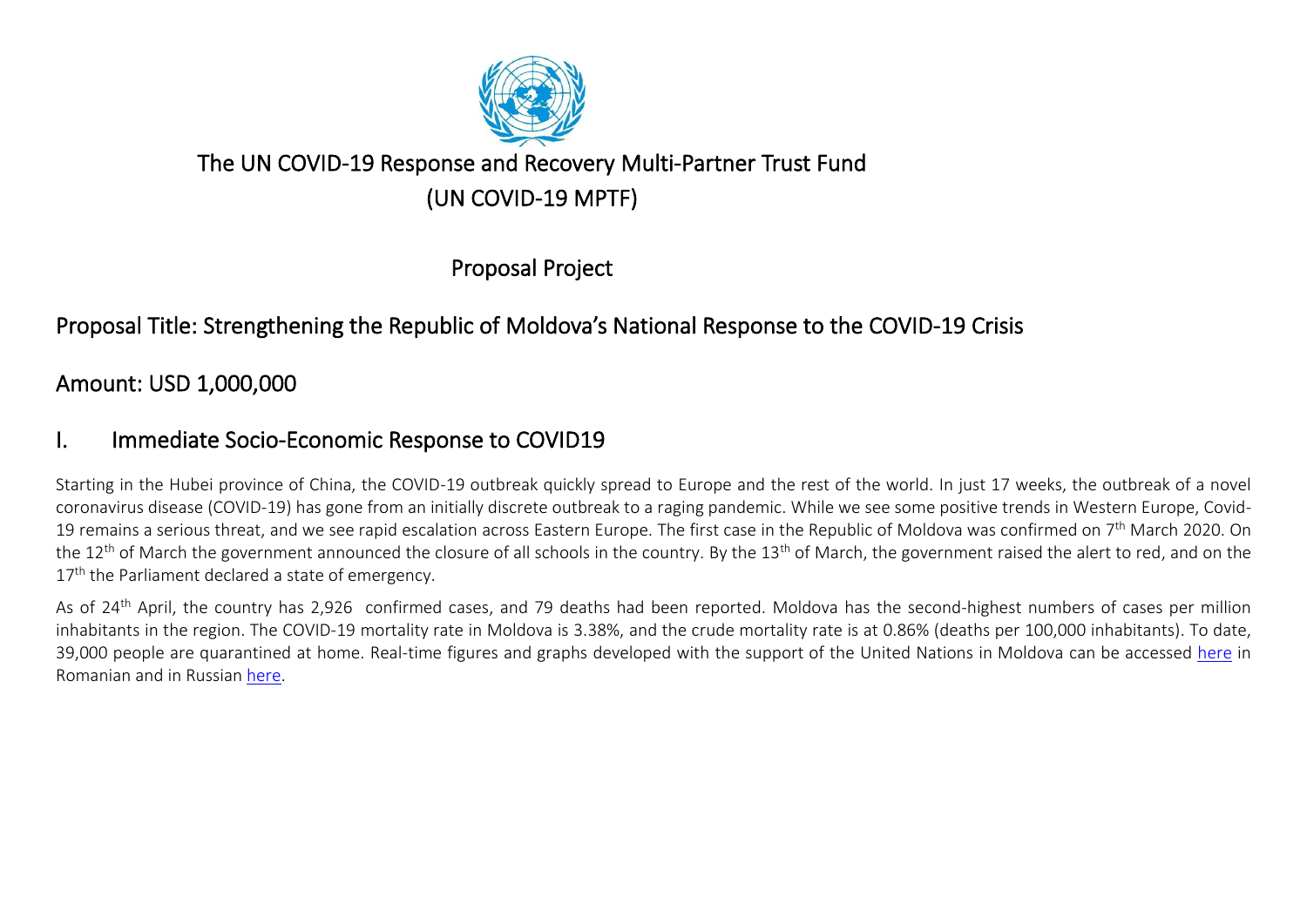

#### Source: RCO Moldova

Moldova has a high number of health professionals affected by the disease. To date, over 708 doctors, nurses, medical assistants and other staff from the health care sector have been infected with the virus since the beginning of the outbreak. This group represents 25.5% of the total positive cases, of which 27% are doctors, 29% are auxiliary doctors, and 36% are nurses. This has put an additional strain on the available workforce and response operations.

While the current trend shows a stable 5.5% daily rise of positive cases, the health system is currently overwhelmed by the demand for services generated by the COVID-19 outbreak. On the 16<sup>th</sup> of April, the government has announced that patients with mild symptoms will stay at home and will not be treated anymore in hospitals as their capacity has been reached. To date, more than 53 hospitals have been assigned for the response, and on 10<sup>th</sup> of April the COVID-19 Triage Center was opened, with support of the UN system, to treat patients with suspected conditions. Testing capacity remains stable with 12,899 testes performed. However, there is limited capacity in the laboratories in case of need for massive testing.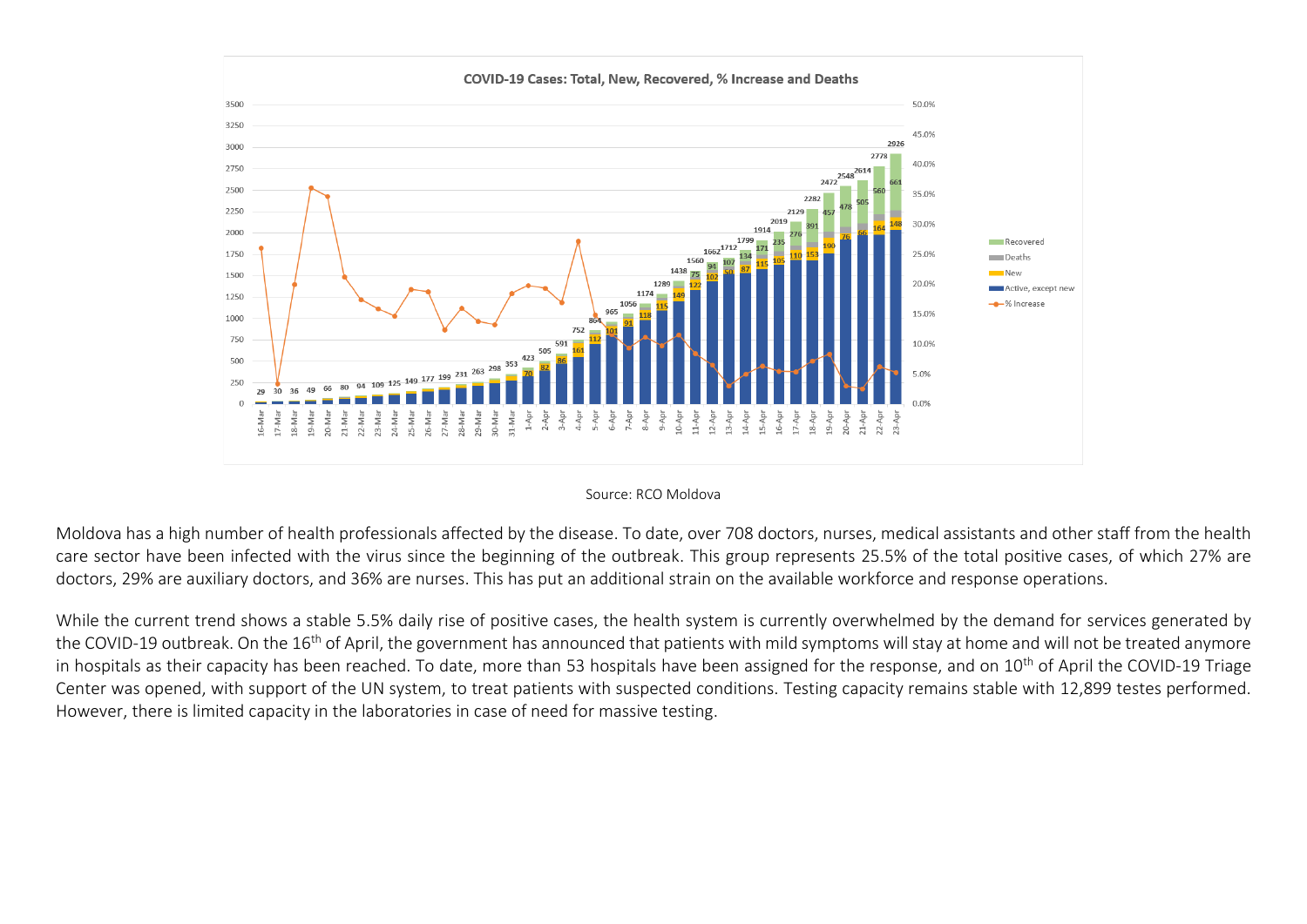

Source: RCO Moldova

Prior to the pandemic, public health surveillance reform aimed at strengthening emergency preparedness, NCDs prevention and healthy life promotion was not completed. Therefore, the health system remained weak, with an unfinished reform agenda and unable to respond quickly and diligently to the pandemic challenges and being largely dependent on external support.

According to [Global Health Security Index,](https://www.ghsindex.org/wp-content/uploads/2019/08/Moldova.pdf) before the COVID-19 crisis, Moldova's index score was 42.9 out of 100 suggesting that the healthcare system was vulnerable to public health crises and preparedness for epidemics was weak (2019)with particular concerns in the area of rapid response, health system capacity, detection and reporting, hence placing Moldova at 78 out of 195 countries.

Limited resources for inpatient care are spread thinly across too many facilities and are used to only maintain services at a low level of functionality. There is an imbalance in inpatient capacity between the capital city where 40.3%of the national hospital bed capacity are in national institutions, and the rest of the country. The total number of hospital beds has been in decline over the last decades reaching 16,702 acute and long-term care beds, however the number of adequately "equipped" beds is substantially lower. The average length of in-patient hospital stay of 8 days in 2019 is commensurate with the EU level average, while bed occupancy rates is 75.1% (in the EU this number varies between 65% and 82%) and hospital admission rates reaching 16.2 per 100 population in 2019 (similar to Croatia). With all this, the in-patient infrastructure is obsolete, with low hospital safety levels particularly with regard to functional capacity (disaster preparedness and response resources) and non-structural safety (connection to utilities, energy efficiency, among others). In order to respond to the needs for equipment in the health system during the COVID-19 pandemic, the Government of Moldova is negotiating a loan from the World Bank and the European Investment Bank that will allow the procurement of medical equipment and infrastructure.

As a result of strict and relatively early lockdown measures, the day on day increase of COVID-19 positive cases has been on a downward trend. However, this trend is subject to the vagaries of the testing regime, which is still facing some methodological challenges. There remains a growing risk that with the relaxation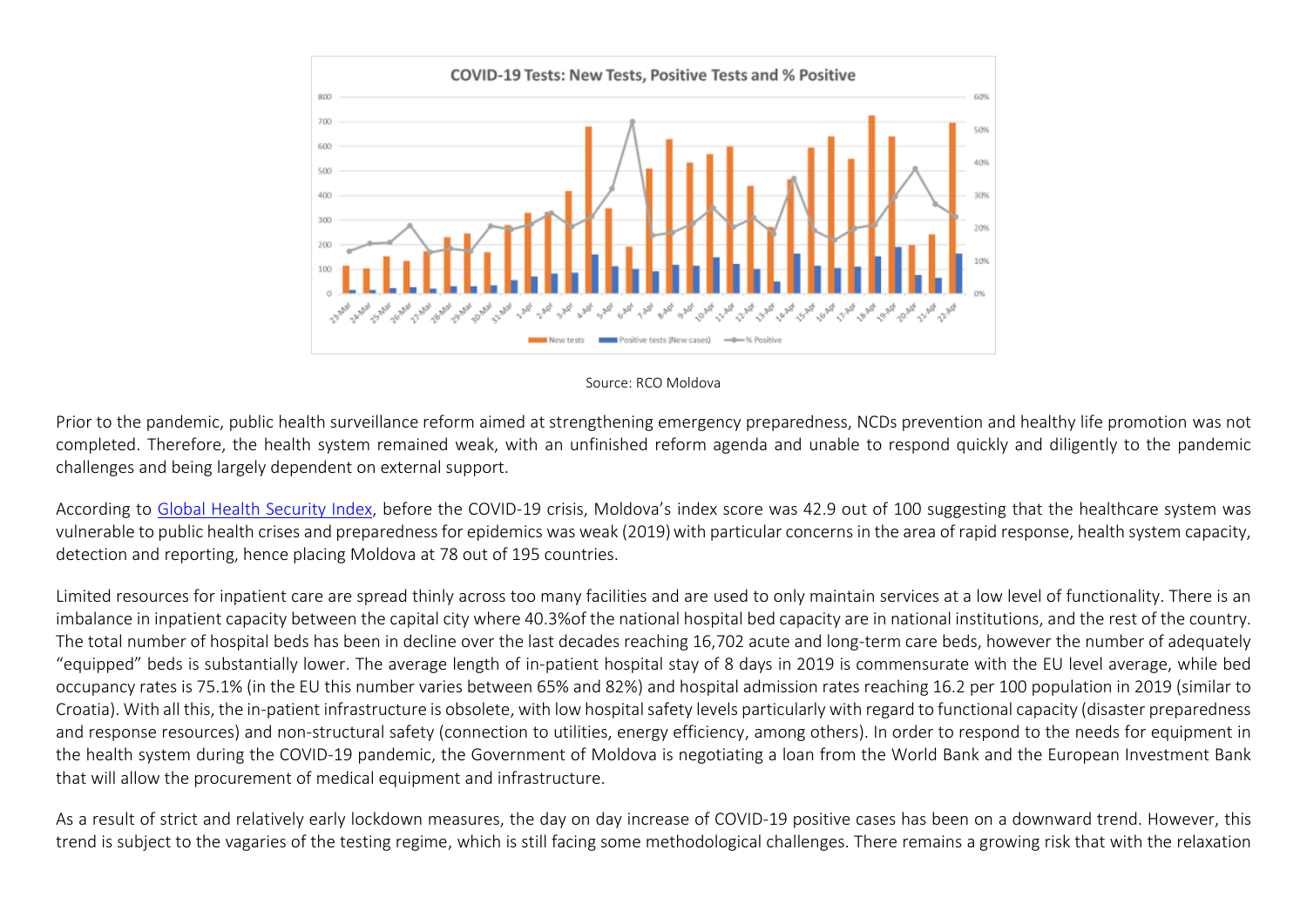of quarantine measures contamination in social institutions (including residential and no-residential), including day care centres and prisons, the incidence of COVID-19 increase. In particular, there have been few cases of COVID-19 contamination in day care social centres for socially vulnerable population groups which led to strict quarantine.

## II. Solutions proposed

The overall objective of the project is to ensure effective and accessible health service for COVID-19 patients in Moldova, with a focus on vulnerable groups. In order to achieve this objective, the project activities will allow improving access to personal protective equipment (PPEs) for front line workers in the health system and non-health agencies (police, penitentiaries, etc.) to ensure the efficient and safe provision of public services during the COVID-19 crisis. Additionally, it will assist most vulnerable women and their dependents with immediate supplies (e.g. food and sanitizers). Finally, it will enhance the capacities of the border police in the points of entry to ensure infection control and management.

The proposed response seeks to address the urgent needs of the Government of the Republic of Moldova to reinforce emergency preparedness and response capacity in the wake of the ongoing COVID-19 outbreak by:

### 1. Enhance the capacity of the National System to protect front line workers during the COVID-19 pandemic and provide health care to all COVID-19 patients.

A priority will be Health System Strengthening in the context of COVID19 is to ensure the timely availability of reliable, quality-assured supplies that will improve the capacity of the health system and other entities to respond to this crisis.

The COVID-19 is spread by different means: contact (direct or via a fomite); droplet infection (droplets from the respiratory tract of an infected individual); via aerosols (particularly during procedures such as intubation); and faeco-oral. [Research](https://www.cebm.net/covid-19/what-is-the-evidence-that-covid-19-personal-protective-equipment-should-include-shoe-covers/) shows that COVID survived longer than other respiratory viruses when artificially aerosolized. The [Infection prevention and control and preparedness for COVID-19 in healthcare settings](https://www.ecdc.europa.eu/sites/default/files/documents/Infection-prevention-control-for-the-care-of-patients-with-2019-nCoV-healthcare-settings_update-31-March-2020.pdf) recommend the strictly use of PPEs to all health care workers and other workers in contact with suspected cases. The likelihood of infection of health workers is three times higher than the general population. A large component of this project will address the urgent need for supplies and Personal Protective Equipment (PPE).

Personal protective equipment will be procured and distributed in the hospitals, the COVID-19Triage Center, and non-health intuitions as outlined below.

| <b>MoHLSP</b>                                    | Non-health ministries                            |
|--------------------------------------------------|--------------------------------------------------|
| COVID-19 Triage Center in Chisinau               | Border police,                                   |
| 53 hospitals (in all regions of the<br>$\bullet$ | National Police,                                 |
| country)                                         | National Administration of Penitentiaries        |
|                                                  | Penitentiaries and Police in Transnistria Region |

The current COVID-19 outbreak is putting pressure on global manufacturing production capacities and supply chains, which has led to a global supply shortage of critical items such as personal protective equipment (PPE) - surgical face masks, N95 respirators, gowns, coveralls, gloves, and hand sanitizers. This is because of both, increasing demand (which for some products had risen to 1000 times pre-outbreak levels) and export restrictions for these commodities. To address the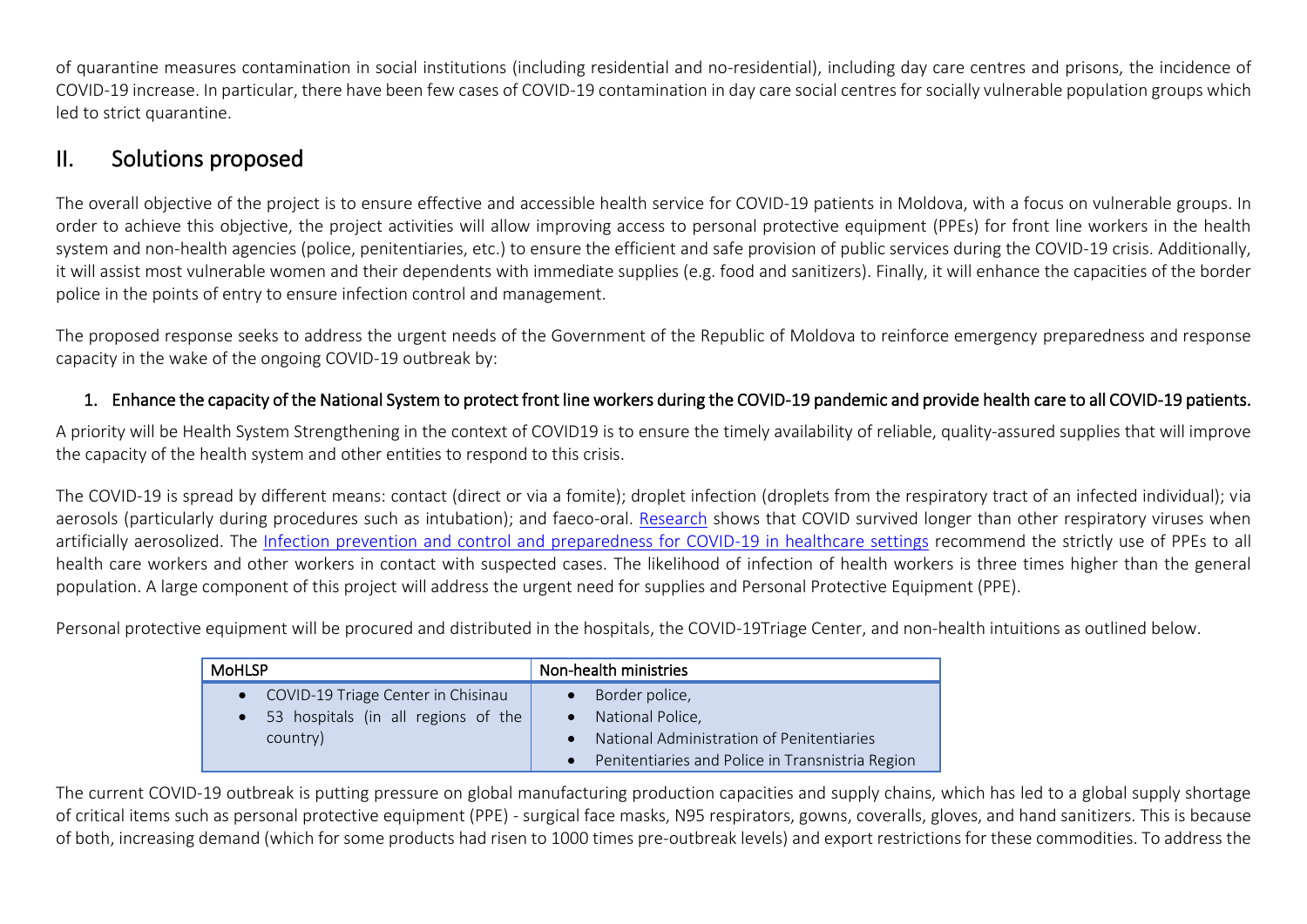problem of scarcity of PPE in the country, UNICEF Moldova will use the established supply chains managed through the Global UNICEF Supply Division and its hubs to ensure quality control, prompt delivery of PPE and materials. The forecast for PPE is developed by UNICEF Moldova Country Office based on the need assessment conducted by Ministry of Health, Labor and Social Protection with WHO support and guidance, and in close coordination with RCO Office. It includes such items as hygienic goods, a disinfectant solution, N95 Masks, full-body cover waterproof gowns, gloves, goggles, and thermometer.

### 1. Assist most vulnerable populations by providing immediate and preventive supplies to women from underrepresented groups (victims of gender-based violence, women living with HIV/AIDS, Roma women, women with disabilities) and PPEs to social workers in shelters and centers for placement of people with disabilities, among others.

Recognizing that past disease outbreaks and crisis settings affect women and men differently is a fundamental step to creating effective, equitable preventative plans and long-term response interventions. An analysis of WHO's COVID-19 Novel Coronavirus (2019-nCoV) - Strategic Preparedness and Response Plan shows that the gendered impacts of the virus outbreak have either not been taken into consideration or there are limited planned actions to address the vulnerabilities faced by women. There are minimal specific measures to prevent, mitigate and respond to the outbreak with a gender perspective. Whilst there is one mention of "vulnerable populations" there hasn't been much support to specifically to vulnerable women such as survivors of violence, the elderly, women with HIV, Roma women, and women with disabilities. Additionally, infection control measures undertaken by the government such as isolation, social distance and quarantine have further worsened vulnerabilities faced by women in the country.

To respond the urgent need to protect vulnerable women, the project will include a component thatwill build upon experiences of initial interventions undertaken by the UN through UN Women and UNFPA; where immediate supplies (food, hygienic products, etc.) were delivered to approximately 250 women victims and survivors of violence, including those with children, who are beneficiaries of 15 public institutions, NGO and shelters from across the country.

As well, the intention is to support local and district Multidisciplinary Teams (MDT's) which consist from a group of professionals who work together in a coordinated and collaborative manner to ensure an effective response to respond to cases of gender-based violence at local and districts level. Members of the team represent the service providers (health workers, police officers, social workers, teachers mayors, CSO's representatives and experts responsible for investigating violence against women and protection/access to justice for women and girlsin communities). As a result of this support, the multidisciplinary teams will be well equipped to respond in a coordinated way and within a safe and secured environment to cases of gender-based violence. Thus, 70 MDT's from 90 communities be representing the North part of the country will be able to deliver a coordinated response to cases of gender-based violence, as well as other vulnerable groups.

In specific terms, UN Women will work in coordination with 10 CSOs to provide immediate and preventive supplies (sanitizers, hygienic products) and food for 4 months to 3,500 women from underrepresented groups, including women affected by violence, Roma women, women with HIV, women with disabilities, elderly women. Additionally, communication, visibility and outreach activities will be implemented through social media, cards and infographics to promote increased awareness on how to prevent COVID-19 infection.

### 2. Improved readiness and response measures at Moldova's points of entry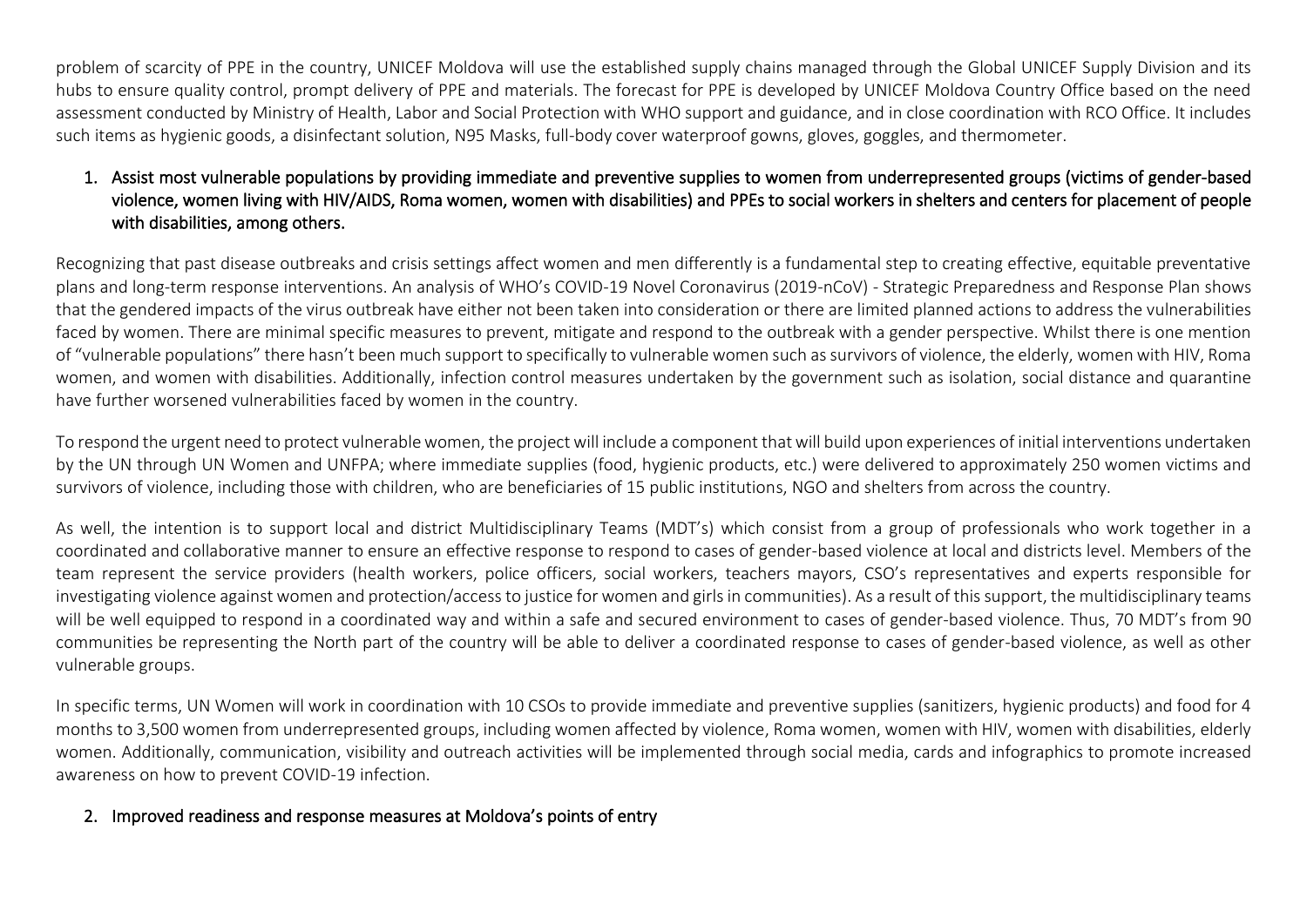In order to ensure infection control and prevention of COVID-19 at 10 Points of Entry (PoEs) into the country with the highest traffic<sup>1</sup>, the IOM will support the updating and dissemination of PoEs-specific Standard Operating Procedures (SOPs) for detection, notification, isolation, management and referral of travelers ill with COVID-19 infection, in full compliance with international human rights law and other relevant standards and practices. Furthermore, IOM will also support the development and implementation of a training curricula; and delivery of trainings. Additionally, IOM will assess the needs and gaps in PoE infrastructure, upgrade hygiene, water and sanitation facilities and waste management, and the provide necessary supplies for screening to help prevent the spread of the disease. Finally, IOM will support the emergency response of the national institutions through production of up-to-date data and analysis, and on the numbers and profiles of the returning migrants through the use of rapid surveying solutions.

This project component will be in line with IOM's Health, Border and Mobility Management (HBMM) Framework, the Standard Operating Procedures (SOP) for Front-line Border Officials at the PoEs in Response to COVID-19 Outbreak, the WHO instructions ["Management of ill](http://www.who.int/publications-detail/management-of-ill-travellers-at-points-of-entry-international-airportsseaportsand-ground-crossings-in-the-context-of-covid--19-outbreak) travelers at points of entry – international airports, ports and ground crossings – [in the context of the COVID-19 outbreak](http://www.who.int/publications-detail/management-of-ill-travellers-at-points-of-entry-international-airportsseaportsand-ground-crossings-in-the-context-of-covid--19-outbreak)" and in coordination and partnership with relevant actors at global, regional and national levels. IOM will contribute to the overall objective of the [COVID-19 Global Strategic Preparedness and Response Plan](https://www.who.int/publications-detail/strategic-preparedness-and-response-plan-for-the-new-coronavirus) (Pillar 4 "Points of Entry") to halt further transmission of COVID-19, and mitigate the impact of the outbreak, including its social and economic impacts, in particular, working to meet the priority 2 and 4, which contributes to global, regional, national and community preparedness and response efforts for COVID-19 to reduce associated morbidity and mortality.

### III. What is the specific need/problem the intervention seeks to address?

### Support for the health System first

The health system in Moldova is being overwhelmed by the increasing number of COVID-19 infected patients. Currently, more than 53 hospitals in all districts, including Transnistria Region, are part of the COVID0-19 response. As a result of strict lockdown measures, the daily increase of COVID positive cases has been decreasing. Yet, there is a growing risk that with the relaxation of quarantine measures contamination in social institutions, including day care centres and penitentiary institutions, the incidence of COVID-19 may increase.

### Population at risk - Front line workers

Some groups are more affected than others by the pandemic. Frontline health workers, the majority of whom are women, are more exposed to infection. On the other hand, non-health front line workers (e.g. police, border police, workers in penitentiaries, emergency service, etc.) and social care workers in shelters, personal assistants of persons with disabilities, social workers working in elderly homes, residential institutions of persons with intellectual disabilities, children's placement centers, residential institutions, and placement centres are also at risk of infection and passing on the virus.

<sup>&</sup>lt;sup>1</sup> The 10 concerned PoE are: Leușeni; Chisinau International Airport; Tudora; Sculeni; Otaci; Giurgiulești-Galați; Palanca; Criva; Cahul; Giurgiulești-Reni.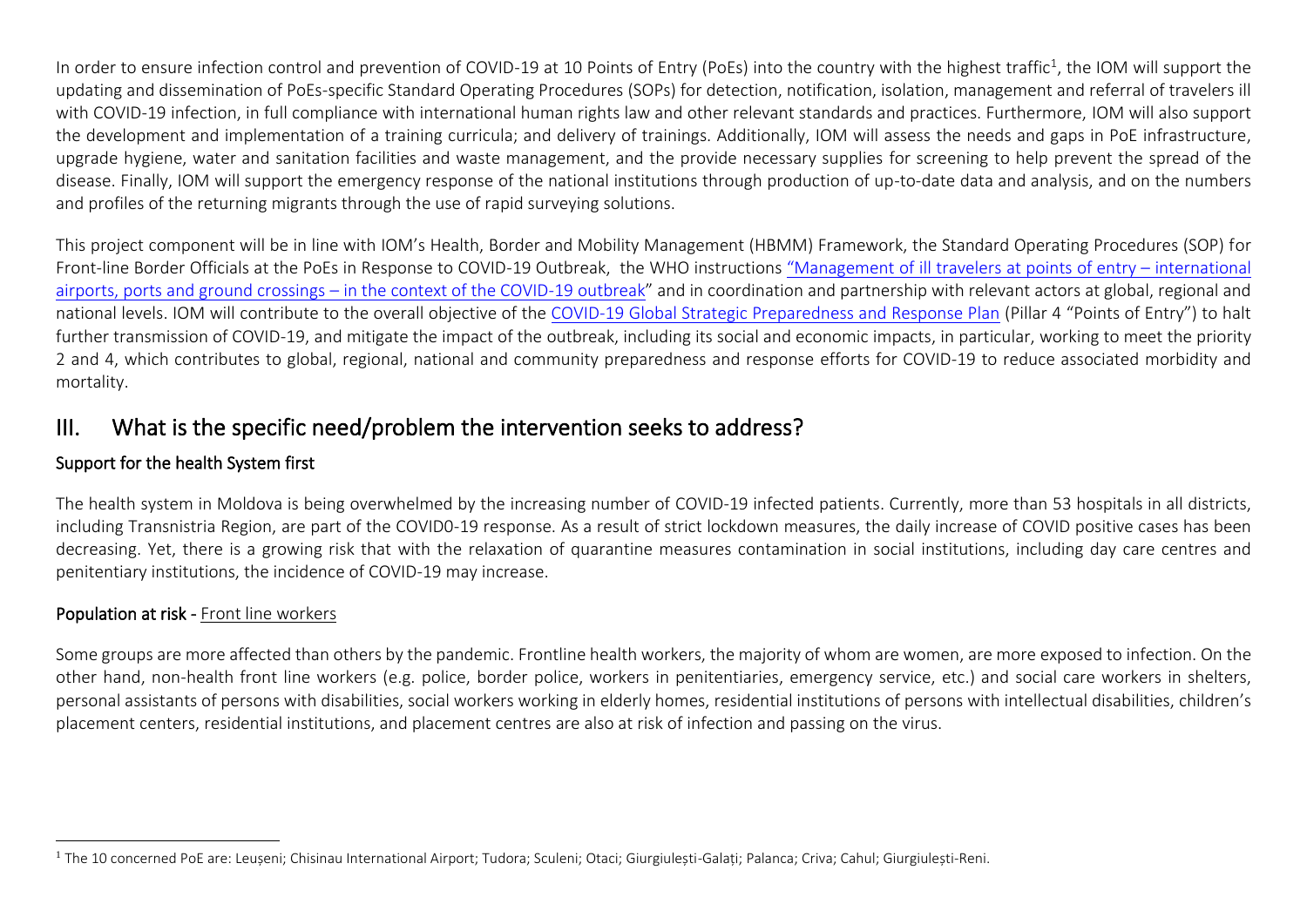Moldova has a high number of health professionals affected by the disease. To date, over 708 doctors, nurses, medical assistants and other staff from the health care sector have been infected with the virus since the beginning of the outbreak. This group represents 25.5% of the total positive cases, of which 27% are doctors, 29% are auxiliary doctors, and 36% are nurses. This has put an additional strain on the available workforce and response operations. For comparison, Italy and Spain (with the highest number of cases in Europe) registered only 14-15% of infected medical staff from total cases.

This might be caused by ineffective safety measures within hospitals, reduced access to personal protection equipment and weak diligence in respecting personal protection procedures by medical staff. While the personal protection was improved as a result of extensive training and instalment of vigilance procedures, the other two factors are still persisting thus posing a severe threat to the human resource capacity to respond to COVID-19 treatment.

Additionally, more than 50 police officers were infected, and a number of residents and medical doctor of two temporary placement centers for persons with disabilities tested COVID-19 positive.



#### Vulnerable women



Evidence shows that disease outbreaks affect women and men differently, and pandemics make existing inequalities for women and girls and discrimination of

other marginalized groups such as persons with disabilities and those in extreme poverty, worse.<sup>2</sup> Evidence also shows that disease outbreaks often generate waves of stigma, discrimination, racism and xenophobia, potentially further exacerbating vulnerabilities.

Currently, in Moldova more women continue to be infected with the virus than men, 59% vs. 41%. Slightly more men have died from the disease compared to women, 52% vs. 48%. The case fatality rate among men is also higher than among women at the moment, 3.4% vs.2.2%.

Women comprise the majority of social and health care workers and are on the front lines of the fight against COVID-19 (79.1%). Despite the fact that it remains critical for these women to deliver services to the affected groups, protection measures have not been widely accessible for them – such as protective equipment and other supplies. Women in shelters, older women, women and girls with chronic conditions, or weakened immune systems are suffering from limited access to services. Supply of basic immediate and preventive items for women in shelters and the vulnerable groups under lockdown are limited. Affected groups of vulnerable women, including women survivors and victims of violence; women living in shelters, HIV positive women, women with disabilities, female members of

<sup>&</sup>lt;sup>2</sup> UN Shared Responsibility, Global Solidarity: Responding to the socio-economic impacts of COVID-19 and "A UN framework for the immediate socio-economic response to COVID-19". 2020.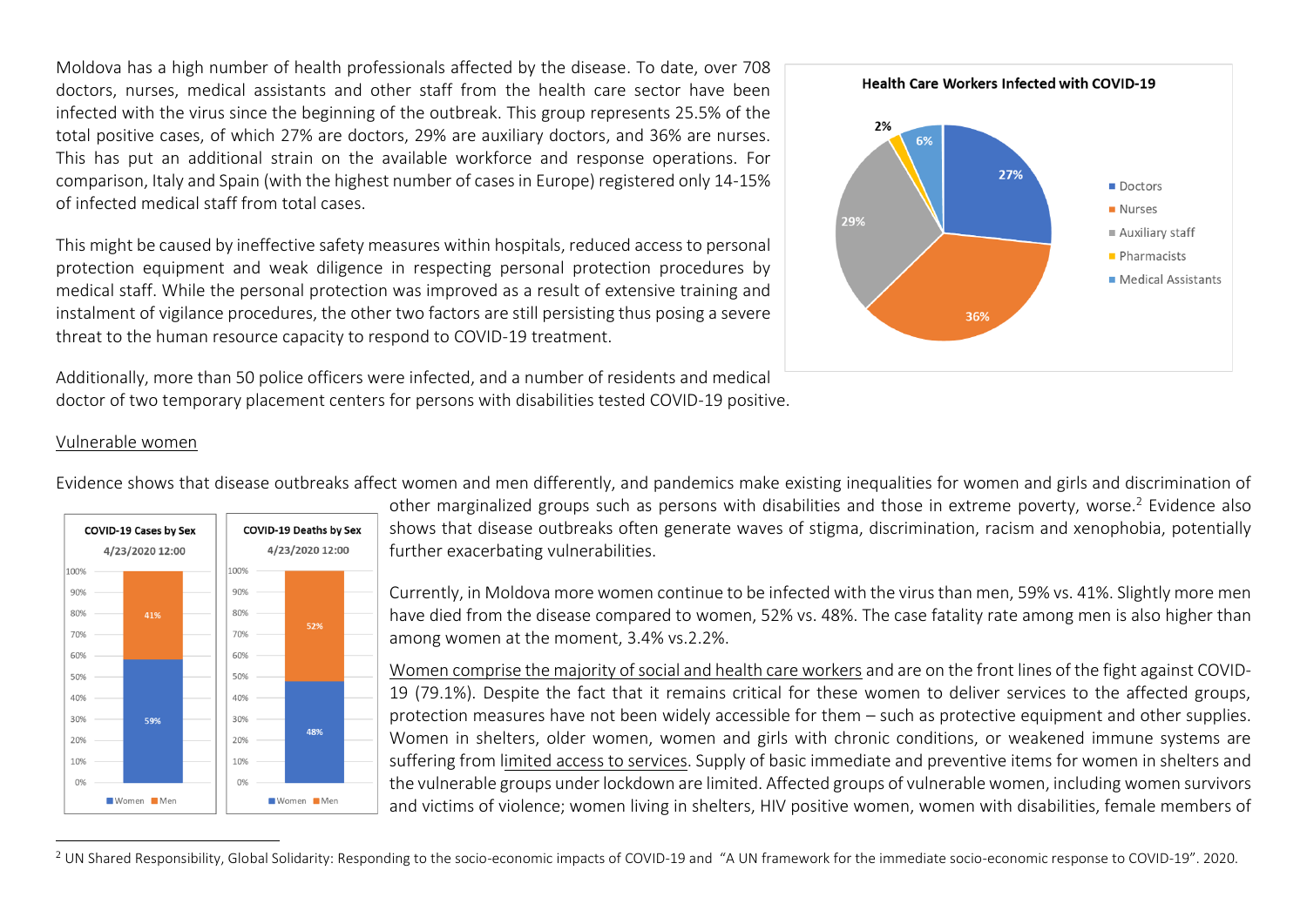ethno-linguistic minorities and the older women; and women migrants. With the national measures that have been imposed to control the spread of the virus, the above categories of women are not able to access essential services in most districts, including Transnistria Region.

Due to the lock-down measures and their economic impact, there are concerns that survivors may not be able to access internet or use mobile phones to report remotely (either because they are unable to find private spaces, or do not have the credit to contact hotlines). Therefore, it is evident that women and girls are at higher risk of intimate partner violence and other forms of domestic violence due to increased tensions in the household and extended time in the house. Consultations with women networks and civil society have recorded reports of cases at the household level; also considering that violence against women and particularly sexual violence is generally underreported including in well-developed settings; women's shelters across Moldova are unwilling to accept hosting survivors of violence due to fear of COVID-19 contagion, reporting mostly the lack of protective equipment and that those who are seeking for services have to proof that they do not have COVID-19 as well as the measures installed by the state of emergency suspended to a large degree the functionality of the state social and judiciary mechanisms, including the functionality of the MDT's (Multidisciplinary Teams) with no solutions on cases of violence against women being identified and established until now.

Based on the weekly reports provided by "La Strada NGO", the number of appeals to the national hotline decreased during COVID-19 in the first weeks of March by 50 % compared to the similar period in 2019. While in the last 2 weeks of March - the number of calls doubled in comparison with the first week. From the total number of appeals, received during March, 61 % were related to domestic violence including 5 cases of sexual violence. As per available data from [General](https://balkaninsight.com/2020/04/21/covid-19-and-domestic-abuse-when-home-is-not-the-safest-place/?fbclid=IwAR1kNCmfcRZCD8T5Ki994XJuxBxHnkf4m6CCbIn_D0ZXOa4MQBemTIMQJ9Q)  [Police Inspectorate,](https://balkaninsight.com/2020/04/21/covid-19-and-domestic-abuse-when-home-is-not-the-safest-place/?fbclid=IwAR1kNCmfcRZCD8T5Ki994XJuxBxHnkf4m6CCbIn_D0ZXOa4MQBemTIMQJ9Q) in the first three months of 2020 police registered also 267 offences related to domestic violence which is by 15,5 % higher than the same period of last year (231 offences). Police protection orders were applied in 173 cases in the first three months of 2020, up by 10.2 % to the same period of 2019.

Finally, the lockdown has negatively impacted women's income and livelihood activities, increasing poverty rates, and exacerbating food security issues particularly to the already vulnerable groups, resulting into limited access to food during this crisis.

### Migrant population, infection control and prevention.

The global epidemic of COVID-19 poses a clear risk to the health and wellbeing of the Republic of Moldova considering the country's borders and internal migration dynamics. A third of the Republic of Moldova's citizenry is currently residing abroad (approx. 820,000 persons) on a temporary or permanent basis (predominantly in EU and Russian Federation).

IOM is for the time being estimating conservatively that as of 15 April, some 55.000 Moldovans have returned because of the COVID-19 pandemic, using a baseline starting from 15 March when the Government declared the State of Emergency and the PoEs were clearly seeing more entries to the country than exits. Although migrants face the same health threats from COVID-19 as other populations categories, they may face vulnerabilities due to the circumstances of their precarious status in the countries of destination, journey and poor living and working conditions. They have also been facing issues of stigmatization and discrimination by fellow Moldovans adding to their vulnerability.

According to the statistical data of the Medical Center of General Inspectorate of Border Police (GIBP), 43 employees, including officers, border agents, have tested positive for COVID-19, due to the lack of urgently related supplies, PPE, disinfectors, as well as WASH related materials, with further 78 suspect cases (the first COVID-19 case within GIBP was registered on the 5th of April 2020). Preparing for the scenario of large(r) numbers of returning citizens and crossing the borders of Moldova, in order to reduce the spreading of the disease under a second wave of COVID-19, it is important to support the efforts for screening for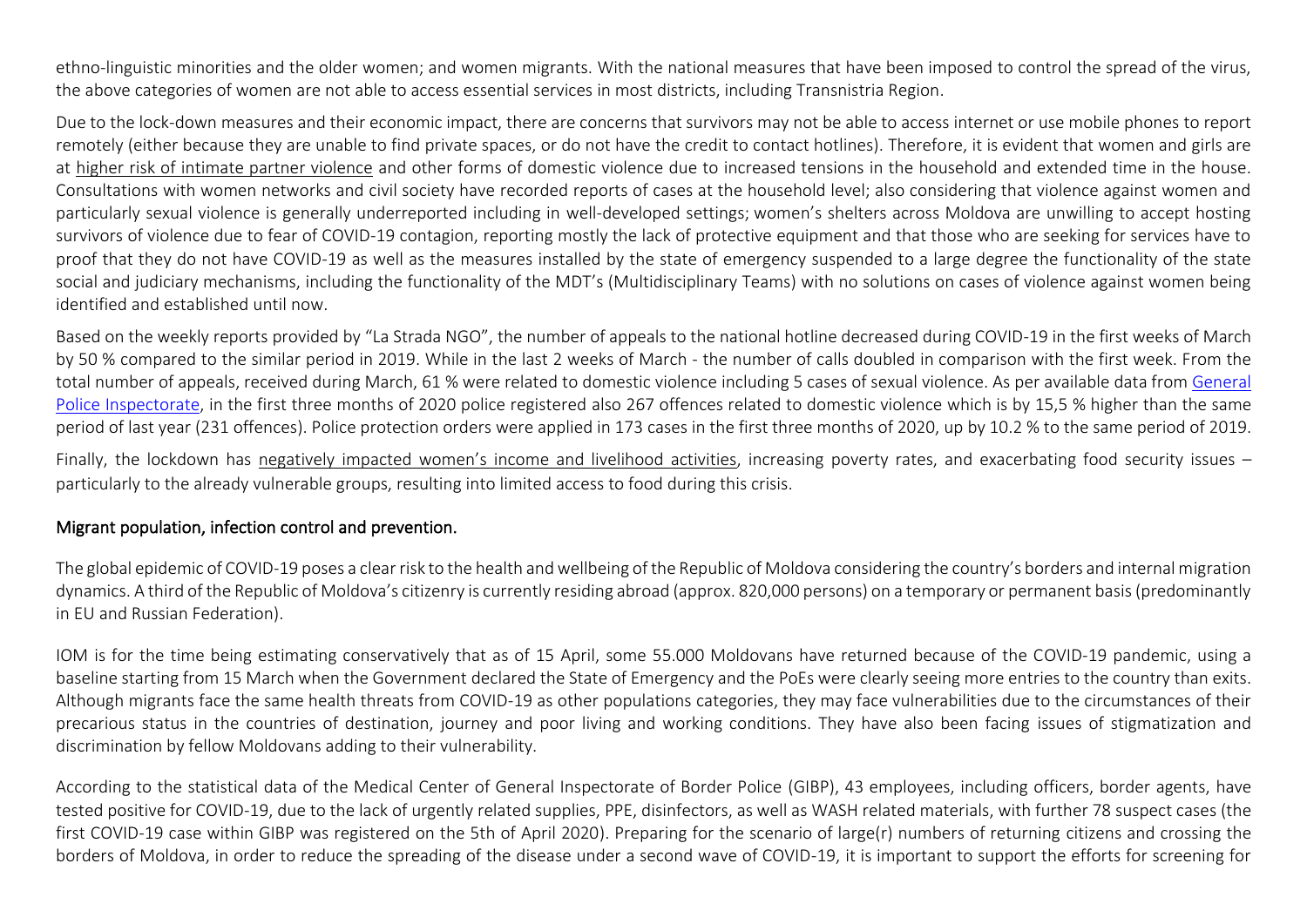COVID-19 of frontline Border Police staff and suspected migrants' cases and provision of Water, Sanitation and Hygiene (WASH) services at PoEs (including water dispensers, hygiene and disinfection equipment and materials for both persons and vehicles; bio-toilets, handwashing stations, backpack sprayer, UV lamps, etc).

Competent border management authorities are required to conduct inspections, provide vector control program, supervise service providers, including monitoring and supervising the application of sanitary measures. Standard Operating Procedures (SOP) are required to provide quick guidance to border officials to prevent disease transmission and contamination of the working and living premises by COVID-19, as well as effectively manage suspected and/or probable COVID-19 cases.

A particular challenge is related to the limited availability, accuracy, relevance and degree of disaggregation of the data related to the prognosis and the actual number of returning migrants their needs and vulnerabilities profile, needs and intentions of diaspora, vulnerability profile of the family members left behind, affected by the decline of remittances.

### IV. How does this collaborative programme solve the challenge? Please describe your theory of change.

This programme is constructed as an emergency response to the acute needs in PPEs and emergency infrastructure in the midst of the COVID-19 outbreak. It is based on the main assumption that rapid and efficient provision of the necessary materials, supplies and capacity assistance to target groups and beneficiaries will slow down considerably the infection rate with COVID-19 in the country. By this project we plan a visible decrease in infection rate of front line workers to about 14% from the current rate.

Involved agencies have adequate capacities, resources, skills and knowledge to effectively procure, deliver and distribute the necessary supplies and equipment. In this sense all involved agencies have activated simplified and more streamlined procurement procedures as to be able to react promptly to increased procurement and delivery needs on regional and global levels.

The principles of gender equity and human rights-based approach are mainstreamed throughout the project.

| Problems that will be<br>addressed | 24% of the confirmed COVID-19 cases in Moldova are being attributed to health workers. To avoid epidemic concentration of<br>COVID-19 among health care workers, besides all measures undertaken by central authorities, WHO emphasizes the<br>importance of adequate procurement and availability of necessary PPE and other supplies in health facilities with rational and<br>appropriate use of all PPE. The intervention will address the acute needs and shortages of PPE, equipment and preventive<br>materials for these target groups. |
|------------------------------------|-------------------------------------------------------------------------------------------------------------------------------------------------------------------------------------------------------------------------------------------------------------------------------------------------------------------------------------------------------------------------------------------------------------------------------------------------------------------------------------------------------------------------------------------------|
|                                    | Women comprise the majority of social and health care workers and are on the front lines of the fight against COVID-19<br>(79.1%). Women and girls are at higher risk of intimate partner violence and other forms of domestic violence due to increased<br>tensions in the household and extended time in the house.                                                                                                                                                                                                                           |
|                                    | Border management authorities lack means, capacities, tools (SoPs) and necessary infrastructure for an effective<br>infection control at Moldova's points of entry.                                                                                                                                                                                                                                                                                                                                                                             |
| Expected                           | Improved capacities of the healthcare system and other relevant authorities and stakeholders in Moldova to provide a                                                                                                                                                                                                                                                                                                                                                                                                                            |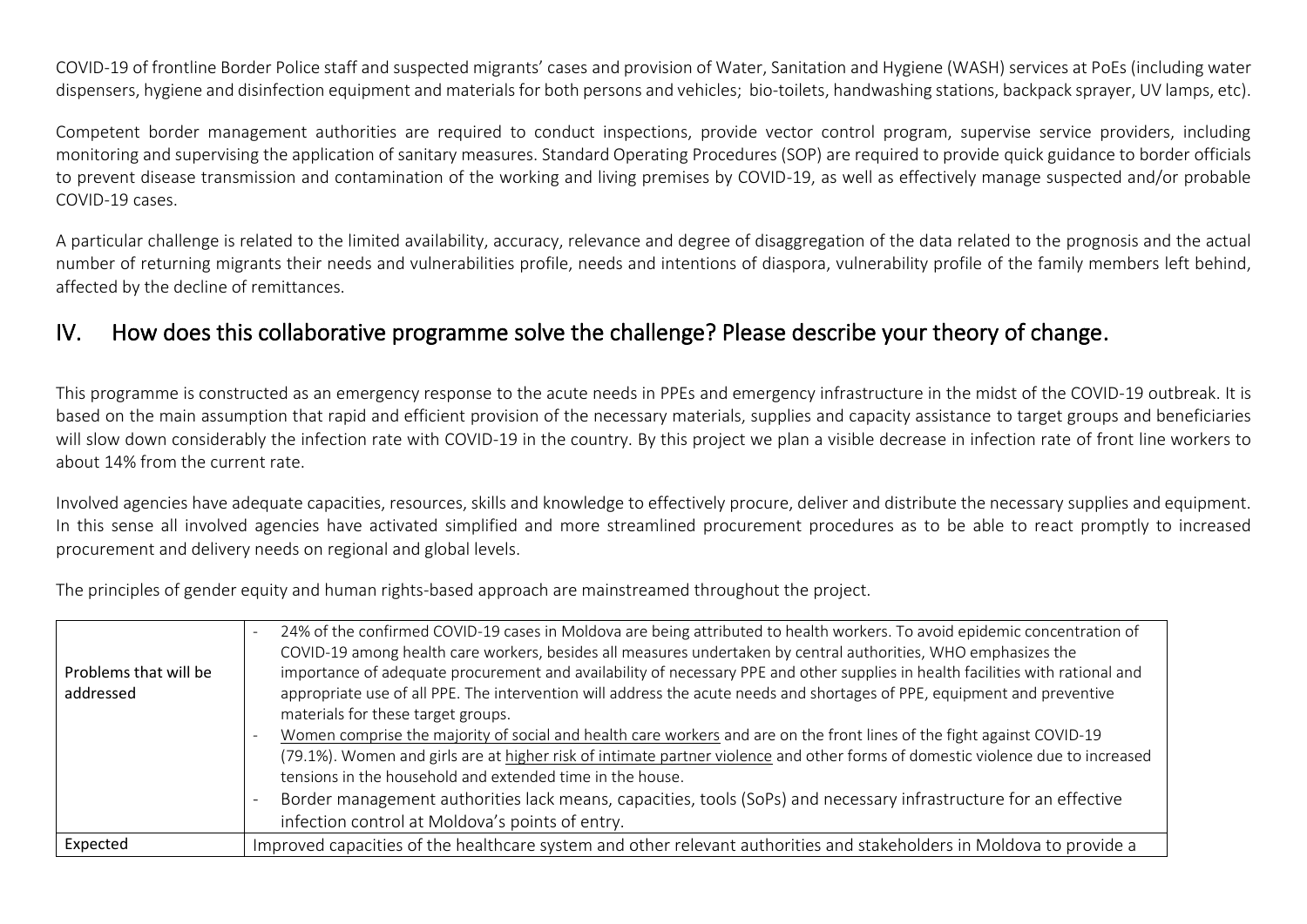| Result(s)/Outcome         | rapid response to the needs of the population during the COVID-19 pandemic                                                    |  |  |  |  |  |  |  |  |
|---------------------------|-------------------------------------------------------------------------------------------------------------------------------|--|--|--|--|--|--|--|--|
| <b>Planned Outputs</b>    | 1.1.1 Healthcare facilities staff and non-health front line workers provided with Personal Protective Equipment (PPE) for     |  |  |  |  |  |  |  |  |
|                           | infection control, prevention and case management.                                                                            |  |  |  |  |  |  |  |  |
|                           | 1.1.2 Vulnerable and marginalized women, young girls and their dependents access and benefit from immediate and               |  |  |  |  |  |  |  |  |
|                           | preventive supplies during the country lockdown.                                                                              |  |  |  |  |  |  |  |  |
|                           | 1.1.3 National health-related emergency response at points of entry is enhanced, including through the upgrading of           |  |  |  |  |  |  |  |  |
|                           | border infrastructure                                                                                                         |  |  |  |  |  |  |  |  |
| <b>Planned activities</b> | Procurement of essential PPE to meet the demands based on agreed quantities with MoHLSP<br>$\bullet$                          |  |  |  |  |  |  |  |  |
|                           | Arrangement and organization of transportation and logistics for international and local delivery<br>٠                        |  |  |  |  |  |  |  |  |
|                           | Arrangement and organization of efficient in-country distribution and installation                                            |  |  |  |  |  |  |  |  |
|                           | Support the development and dissemination of up-dated PoE-specific standard operating procedures (SOPs) for                   |  |  |  |  |  |  |  |  |
|                           | detection, notification, isolation, management and referral of travelers ill with COVID-19 infection, in full                 |  |  |  |  |  |  |  |  |
|                           | compliance with international human rights law and other relevant standards and practices,, including the                     |  |  |  |  |  |  |  |  |
|                           | development and implementation of training curricula and delivery of trainings                                                |  |  |  |  |  |  |  |  |
|                           | Assess the needs and gaps in PoE infrastructure, upgrade hygiene infrastructure, water and sanitation facilities<br>$\bullet$ |  |  |  |  |  |  |  |  |
|                           | and waste management, and provide necessary supplies for screening to help prevent the spread of the disease                  |  |  |  |  |  |  |  |  |
|                           | Produce up-to-date data and analysis on the numbers and profiles of the returning migrants through the use of<br>$\bullet$    |  |  |  |  |  |  |  |  |
|                           | rapid surveying solutions                                                                                                     |  |  |  |  |  |  |  |  |

Assumptions:

- It is assumed that identified needs for PPE will be approved by the UNICEF SD and PPE will be made available for front line workers as per requested amount, which will lead to a decrease in the ratio of cases among service providers thus contributing to a more effective response to the COVID19 pandemic and will ensure provision of safe services in health, social and other facilities.
- If adequate supplies are provided to workers in shelters, NGOs, CSO, vulnerable and marginalized women and girls and their dependents will benefit.
- If Government's preparedness and response capacity is enhanced for efficient public border and health management response; if policymakers and implementers have adequate evidence base on of COVID-19 affected groups; then Moldovan returning migrants will benefit of access to disease prevention services and efficient health screening.

The actions under this project provide immediate, and desperately needed solutions to the COVID-19 outbreak. At the same time, they are delivered in line with the highest global standards and international guidance developed for this and other types of emergency situations, drawing on a wealth of experience from the United Nations system as a whole. This enables the simultaneous transfer of skills and know-how to national counterparts, and the testing of existing and newly et-up national emergency protocols for planning, responding and coordinating multi-stakeholder efforts in crisis situations. These mechanisms are constantly reviewed and strengthened to become more efficient and effective, and this process will continue in the post-crisis period, enabling a more effective national response to similar crises in the future.

The project is based in the principle of *"build back better*. On this regard, UN Women will work with CSO organizations, their members and beneficiaries on building the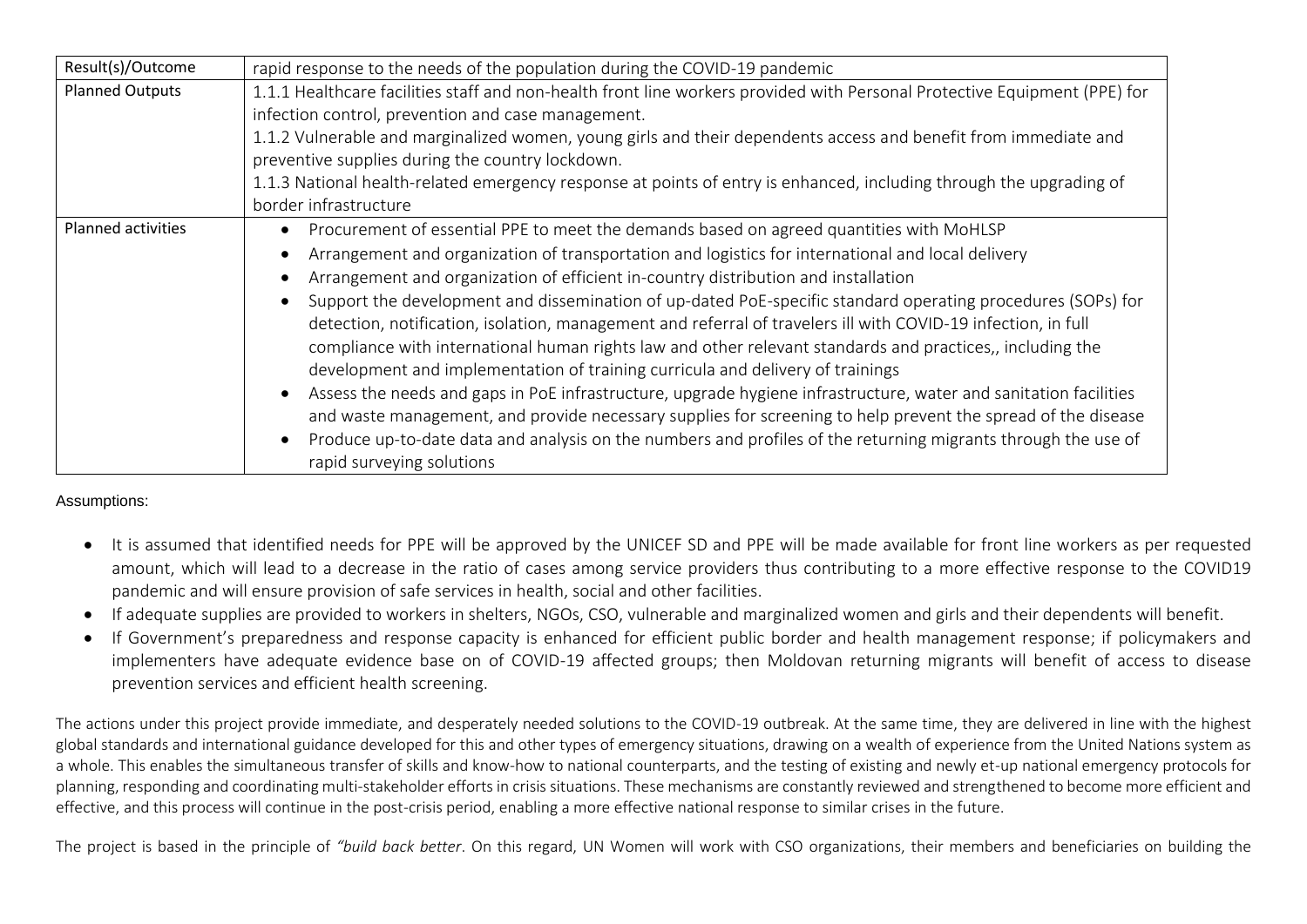knowledge on how to reduce the vulnerabilities of the different underrepresented groups they work with and for, during the COVID as well as in the post COVID era. Based on its Strategic Note UN Women will continue to work with the same target groups on development programs, capacities development and will contribute to build and develop their resilience during the hazardous times, but also on the impact of COVID 19. In addition, UN Women will engage and support the government and district leadership with tools for integrating these interventions in the national and district development/crisis management plans and budgets, as part of gender responsive budgeting in preparation for future outbreaks and crisis.

Moreover, PoEs-specific standard operating procedures (SOPs) implemented for detection, notification, isolation, management and referral of travelers potentially ill with COVID-19 infection, will foster the preparedness of Moldova's border and health management authorities' capacity to manage ill travelers at PoEs (international airports and land border crossings), in the context of future possible COVID-19 outbreaks or other epidemics.

### V. Documentation

The Government of Moldova (GoM, from now on) has developed the COVID-19 Preparation and Response Plan with the support of the WHO (available in the [WHO Partner Portal\)](https://covid-19-response.org/country-info), which was [approved on 13](https://gov.md/sites/default/files/hotarire_cnesp_cov_13.03.2020.pdf)<sup>th</sup> of March by the Prime Minister. The Plan covers the 7 pillars (1 to be added) mentioned in the WHO guidelines.

By 23<sup>rd</sup> of March, the RCO and WHO have developed a comprehensive Needs Assessment of the [Health System in Moldova](https://docs.google.com/spreadsheets/d/1G2OWkOsEJOZIopdLeD-96dJ4RYj_wjmTEuZpUPgdHq4/edit?usp=sharing) to respond to the COVID-19 crisis. The document has guided the support of different development partners (Sweden, WB, Norway, Switzerland, etc.) and also the investment from the Ministry of Health Labour and Social Protection. As a result, a large deficit was identified on PPEs, health equipment (ventilators, oxygen concentrators, etc.), medicine and consumables. The total cost of the response has been estimated at \$38,366,494.61, of which \$ 35,642,013.39 were requested to be covered by development partners. Additionally, the GoM has manifested reduced capacity to import materials and equipment and has requested support from the UN system in this regard. Detailed breakdown of those costs is presented in the table on the right.

In line with the mentioned Assessment, the RCO has update[d WHO Partner Platform](https://covid-19-response.org/country-info) with requests of resources for more than \$35mln. The WHO Partner Platform currently has eight UN agencies, eight member states, and the GoM participating (33 total registered users).

It is estimated that the capability of the Health System to provide intensive care will be at its maximum capacity when 9,000 or more COVID patients require support at the same time. While the country has reasonable availability of beds for patients with mild symptoms, it only has a maximum of 452 ventilators for assisted respiration and 481 ICU beds.

With the aim to ensure effective coordination in the COVID-19 response, the UNCT has maintained

|                                                                            |                           | <b>Summary of needs to address Scenario 4</b>                                                        |    |                   |
|----------------------------------------------------------------------------|---------------------------|------------------------------------------------------------------------------------------------------|----|-------------------|
|                                                                            | Nr                        | Area                                                                                                 |    | <b>Total cost</b> |
|                                                                            |                           | Coordination and space for trainings                                                                 |    |                   |
| Pillar 1: Country-level<br>coordination, planning,<br>and monitoring       |                           | 1 COVID-19 coordination and training office                                                          | \$ | 125,000.00        |
|                                                                            | <b>Risk Communication</b> |                                                                                                      |    |                   |
| Pillar 2: Risk<br>communication and<br>community engagement                |                           | Information materials - banners, flyers,<br>posters, stickers (ROM/RU), including<br>2 Transnistria. | \$ | 220,000.00        |
|                                                                            |                           | <b>Epidemiological reports</b>                                                                       |    |                   |
| Pillar 3: Surveillance.<br>rapid response teams,<br>and case investigation |                           | 3 Produce weekly epidemiological reports                                                             | \$ | 25,000.00         |
|                                                                            |                           | Monitoring of results in points of entry                                                             |    |                   |
| Pillar 4: Points of entry                                                  |                           | Assessment report of the correct progress<br>4 in the points of entry                                | \$ | 7,000.00          |
|                                                                            |                           | <b>COVID-19 tests</b>                                                                                |    |                   |
| Pillar 5: National<br><b>laboratories</b>                                  |                           | 5 Labs needs and tests                                                                               | \$ | 389,895.36        |
| Pillar 6: Infection                                                        |                           | <b>Capacity building</b><br>6 Training on Infection prevention and control                           | \$ | 105,000.00        |
| prevention and control                                                     |                           | 7 Monitoring of IPC and WASH implementation \$                                                       |    | 70,000.00         |
|                                                                            |                           | <b>Heath System needs</b>                                                                            |    |                   |
|                                                                            |                           | 8 Health Workers needs                                                                               | \$ | 10,664,996.43     |
|                                                                            |                           | 9 Drugs - Hospitals needs                                                                            | \$ | 1,170,963.87      |
|                                                                            |                           | 10 Equipment - Hospital needs                                                                        | \$ | 15,071,415.12     |
| Pillar 7: Case                                                             |                           | 11 Accessories, consumables - Hospital needs                                                         | \$ | 10,285,223.83     |
| management                                                                 |                           | 12 Waste management                                                                                  | \$ | 12,000.00         |
|                                                                            |                           | 13 Vehicles and others                                                                               | \$ | 220,000.00        |
|                                                                            |                           | 14 Incentive for the doctors and nurses                                                              | \$ | 1,000,000.00      |
|                                                                            |                           | 15 Psychological support to different group of p \$                                                  |    | 120,000.00        |
|                                                                            |                           | Total                                                                                                | \$ | 38,366,494.61     |
|                                                                            |                           |                                                                                                      |    |                   |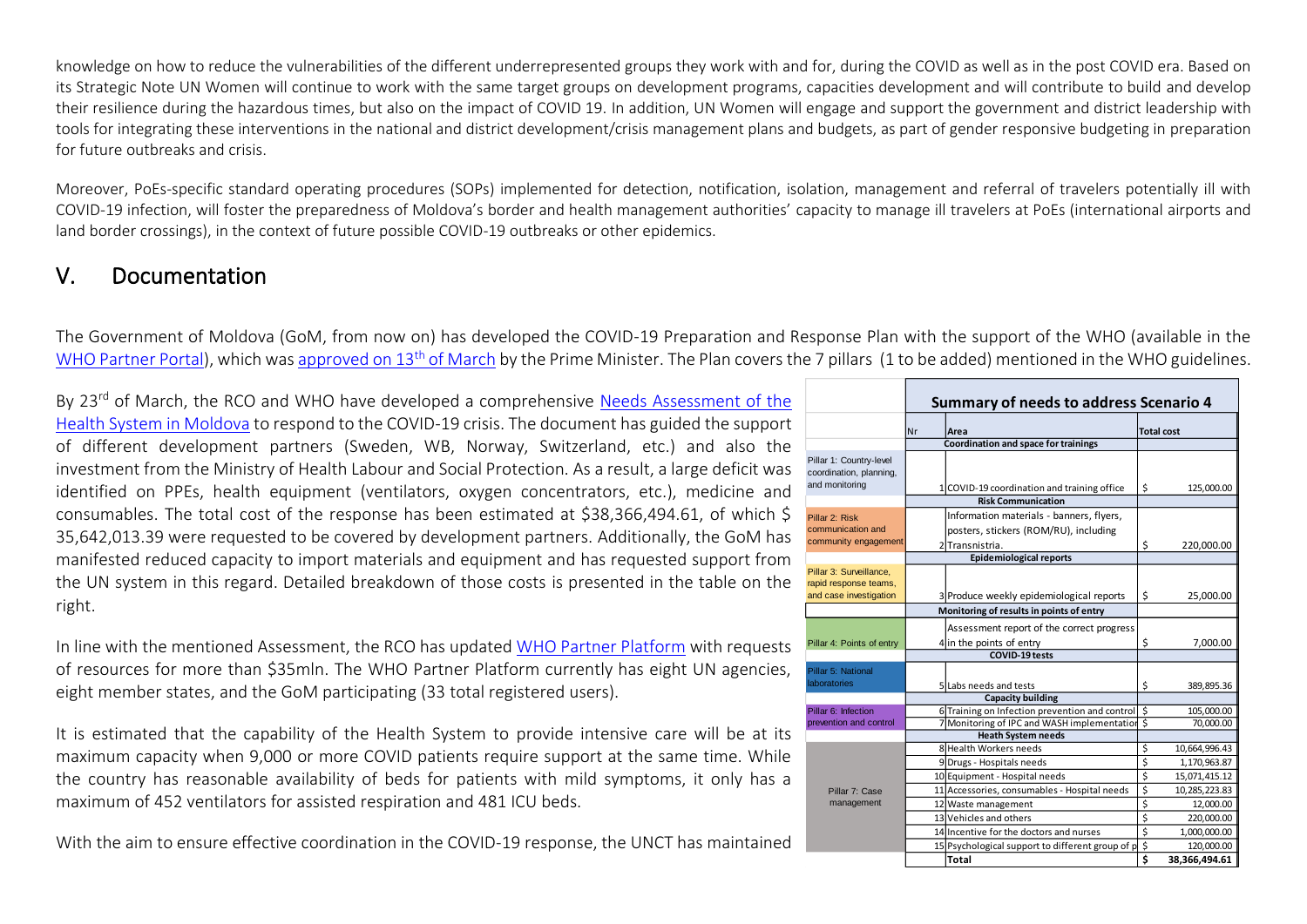the existing inter-agencies groups (Transnistria Region Task Force, Gender Team Group, Migration Task Force, and) and created in early March four (4) new task teams in to coordinate supports in the following areas: education, socio-economic impact, Procurement Task Force, and Big Data. The RCO, WHO, and UNICEF are also part of the crisis and risk communication Task Force under the Ministry of Health.

Under this groups a number of assessments are in progress:

- Socio Economic Impact Assessment (UNDP)
- Assessment of the impact of COVID-19 on Education (UNICEF)
- Effects of COVID-19 crisis on women (UN Women)
- Rapid needs assessment for organizations supporting people with HIV (UNAIDS)
- Rapid mapping of Moldova's economic vulnerabilities in the context of challenges posed by the Covid-19 pandemic (macroeconomic assessment) (RCO)
- Rapid surveying of diaspora plans/intentions and profile of vulnerability in 9 countries of destination of Moldovan migrants (IOM)

The RCO is keeping track of all contributions from development partners to support the GoM (table [here\)](https://docs.google.com/spreadsheets/d/1sfTtPLal6lNsGIF1iXyV-OSzavOR0c5MzeaiV6Du-qc/edit?usp=sharing). This mapping allowed the identification of the most needed actions and goods for the development of this project proposal. Additionally, the RCO has been organizing a series of informative meetings with Development Partners in Moldova jointly organized with the World Bank and the Ministry of Health, Ministry of Finance, Ministry of Foreign Affairs and the Center for Aid Coordination. This last one, created by the Prime Minister Office after successful lobbying by the RC, is to ensure effective communication with all development partners during the COVID-19 crisis.

Among other actions, UNFPA, WHO and the RCO have supported the development of the [Moldova COVID-19 real-time monitoring platform](http://gismoldova.maps.arcgis.com/apps/opsdashboard/index.html#/d274da857ed345efa66e1fbc959b021b) (available in Russian and Romanian language). Additionally, the RCO [keeps track](https://unitednations.sharepoint.com/:x:/r/sites/DCO-RCO-Moldova/Shared%20Documents/General/COVID-2019/COVID-19%20Cases.xlsx?d=w0dfc7d5e570e415181cc8bfd98b7d579&csf=1&web=1&e=XPuZXz) of the crisis situation (number of cases, death, distribution per region, etc.) and generates visual information based on real time data which is shared with Development Partners and Government counterparts.

The UNCT has opened a [Covid-19 Response and Recovery Window](http://mptf.undp.org/factsheet/fund/MD100) in an already operational Multi-Donor Trust Fund. The objective of the country-based Trust fund is to support the Government of the Republic of Moldova and its people to successfully overcome the immediate and long-term adverse health, social and economic consequences of the pandemic. It has two main outputs: 1. The healthcare system and other relevant authorities and stakeholders in Moldova have improved capacities, means and instruments for a rapid response to the gaps, needs and priorities in connection with the outbreak of the pandemic; and 2. The social and economic consequences of the outbreak of the pandemic on affected sectors, areas and vulnerable groups are adequately addressed through targeted policy, technical assistance and support.

The following guidelines were followed for the development of this project document:

- [WHO guidelines](https://www.who.int/docs/default-source/coronaviruse/covid-19-sprp-unct-guidelines.pdf) to support countries preparedness and response
- ToR for UN COVID-19 Response and Recovery Multi-Partner Trust Fund
- [Gender Marker](https://unsdg.un.org/resources/unct-gender-equality-marker-guidance-note)
- [OHCHR Covid-19 Guidance](https://www.ohchr.org/EN/NewsEvents/Pages/COVID19Guidance.aspx)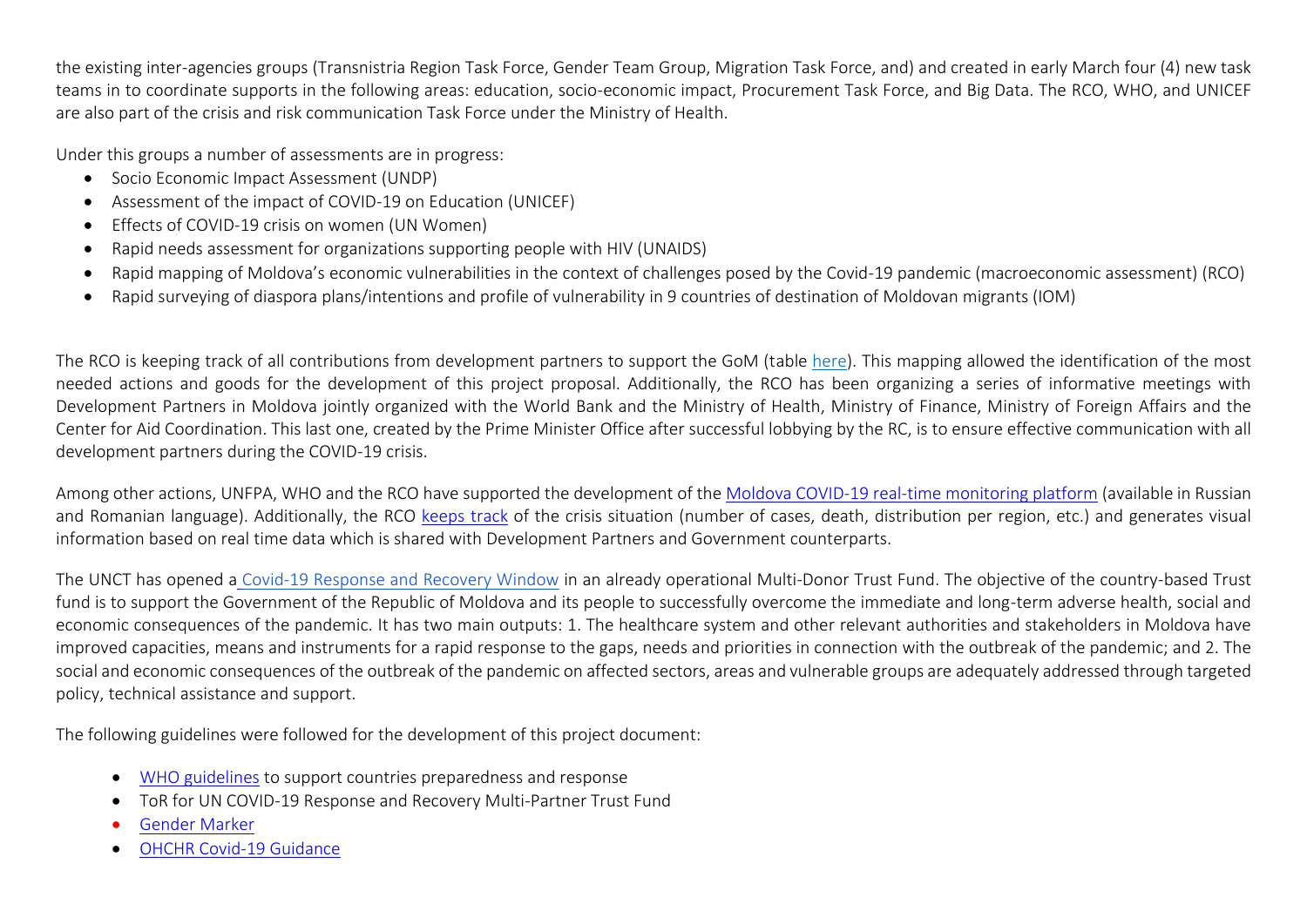- IOM's Standard Operating Procedures (SOP) for Front-line Border Officials at the PoEs in response to COVID-19 Outbreak
- [IOM's Health, Border, and Mobility Management \(HBMM\) framework](https://www.iom.int/sites/default/files/our_work/DMM/IBM/updated/Health_and_Humanitarian_Border_Management.pdf),
- [Guidance for Local Procurement of Personal Protective Equipment,](https://unicef.sharepoint.com/:b:/r/sites/SD/DocumentLibrary/News%20and%20Events/CS%20-%20Coronavirus%20Updates/Guidance%20for%20local%20procurement%20of%20personal%20protective%20equipment.pdf?csf=1&web=1&e=cQ8W5L) 16.04.2020
- UNICE[F COVID-19 Health Emergency Supply note](https://www.unicef.org/supply/documents/coronavirus-disease-2019-covid-19-health-emergency-supply-note)
- [UNICEF Supply Catalogue](https://supply.unicef.org/)

## VI. Target population

*Describe and estimate the direct users of the solution and potential impact on beneficiaries. Be explicit on who has established the need (plans, national authorities, civil society, UN own analysis, or citizens). [1,500 word limit]*

The project will directly benefit:

- 12,000 health facilities staff in 53 hospitals with the provision of PPEs;
- More than 300 front line workers in non-health entities, namely police officers, border police officers, workers in penitentiaries and social workers will be equipped with PPEs;
- Over 3,500 women from underrepresented groups, including women affected by violence, Roma women, women living with HIV, women with disabilities, elderly women will receive immediate and preventive supplies (sanitizers, hygienic products, food packages etc.);
- Over 500 members of MDT's will benefit from protective equipment to timely and better respond to cases of GBV in the North part of the country.
- 10 CSOs NGOs providing services to women victims of violence, women with disabilities and HIV affected, including in the Transnistria Region;
- 200 front-line immigration and health staff at of 10<sup>3</sup> points of entry (PoEs) through the up-dated SOPs, and provision of WASH services.
- 10,000 returning migrants and mobile population.

The project partners are the General Inspectorate of the Border Police of the Ministry of Interior and the Ministry of Health, Labour and Social Protection.

The identification of the needs was determined in coordination with the Ministry of Health Labour and Social Protection, Center for Aid Coordination (Prime Minister Office), the Ministry of Interior and Penitentiaries Administration. Additionally, the PUNOs have consulted with NGOs, shelters and other CSOs in rural areas.

The project activities will contribute to the [Needs Assessment](https://docs.google.com/spreadsheets/d/1G2OWkOsEJOZIopdLeD-96dJ4RYj_wjmTEuZpUPgdHq4/edit?usp=sharing) for the health system response based on a scenario of 20,000 infected people in the country.

<sup>3</sup> The 10 concerned PoE are: Leușeni; Chisinau International Airport; Tudora; Sculeni; Otaci; Giurgiulești-Galați; Palanca; Criva; Cahul; Giurgiulești-Reni.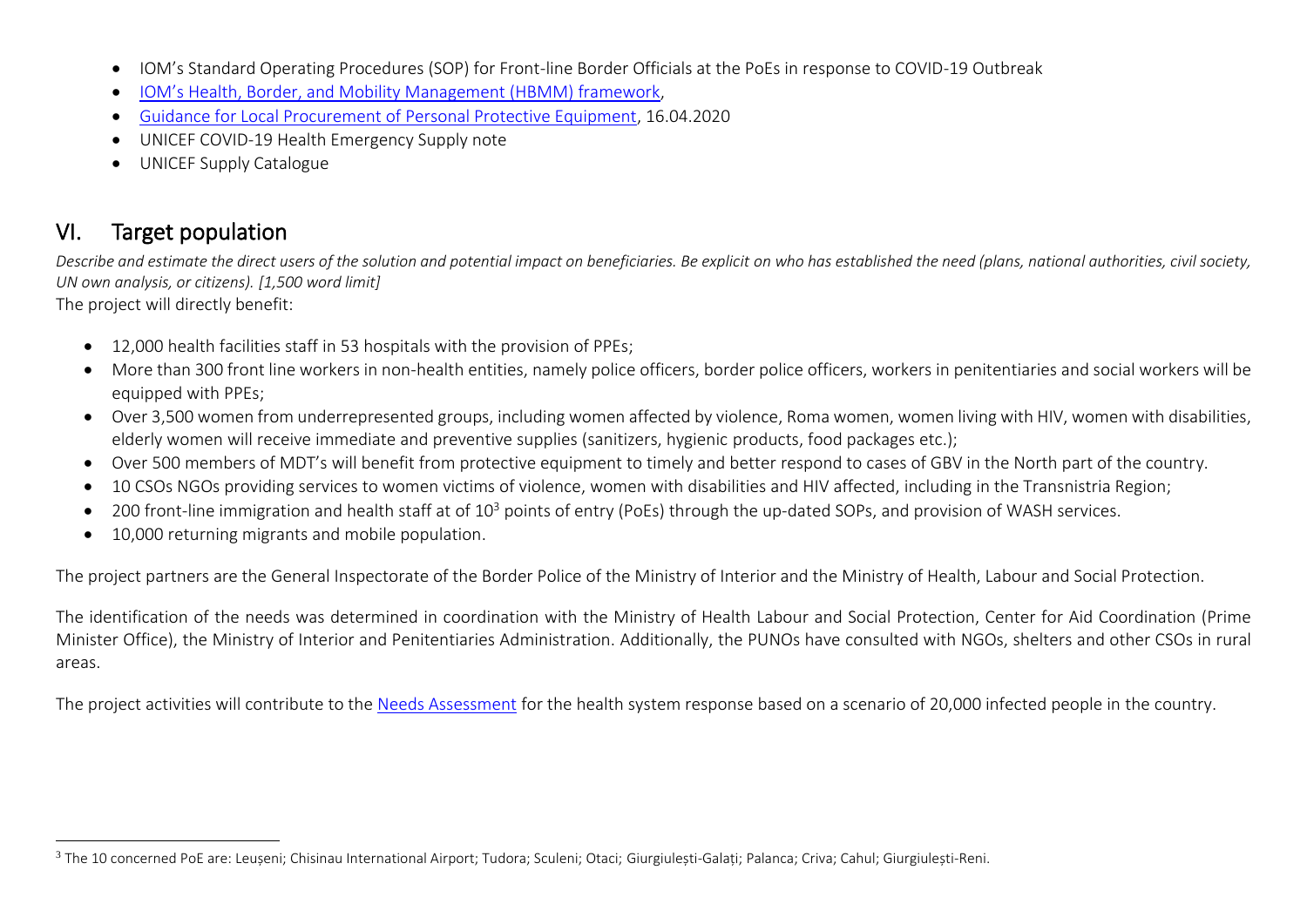### VII. Who will deliver this solution?

UNICEF will be responsible for the procurement and delivery of Personal Protective Equipment. Quantities were estimated based on the needs assessment developed by WHO and RCO and the requests from the MoHLSP.

UNICEF will use their supply chains managed through the Global UNICEF Supply Division and its hubs to ensure quality control, prompt delivery and effectiveness. UNICEF has adapted its list of SARS consumables and supplies that are available for procurement and use in the event of an acute respiratory infection outbreak to be suitable for the current knowledge on COVID-19. UNICEF country offices can identify commodities online via [UNICEF's Supply Catalogue](https://supply.unicef.org/).

Additionally, UNICEF has local office capacity for procurement (2 full-time staff dedicated to procurement and supported by UNICEF Medical Doctor staff members) who can support ensuring the supplies are delivered on time and within the budget. Local purchase of PPEs will also be encouraged in coordination with Moldovan companies. The RCO in Moldova is currently mapping all local companies with capacity and certification to provide protective equipment for the COVID-19 response. UNICEF will further leverage on these agreements and facilitate direct coordination with vendors and the MoHLSP. To ensure the high quality standards for supplies procured locally a *[Guidance for Local](https://unicef.sharepoint.com/:b:/r/sites/SD/DocumentLibrary/News%20and%20Events/CS%20-%20Coronavirus%20Updates/Guidance%20for%20local%20procurement%20of%20personal%20protective%20equipment.pdf?csf=1&web=1&e=cQ8W5L)  [Procurement of Personal Protective Equipment](https://unicef.sharepoint.com/:b:/r/sites/SD/DocumentLibrary/News%20and%20Events/CS%20-%20Coronavirus%20Updates/Guidance%20for%20local%20procurement%20of%20personal%20protective%20equipment.pdf?csf=1&web=1&e=cQ8W5L)* to provide directions to UNICEF COs for local procurement to address the unmet public health need for PPE that protects health care workers while caring for COVID-19 patients was issued on 10<sup>th</sup> April 2020 with clear technical specifications for PPE.

UNICEF Moldova in coordination with MHLSP and WHO developed a forecast for PPE based on the latest assessment of needs for PPE, that is conducted weekly. The Forecast is submitted to the UNICEF Supply Division. UNICEF SD issued a joint Request for Proposal (RFP) for PPE products to cover the forecasted PPE needs for COVID-19 response from participating UN Agencies and NGOs, including IAEA, IFRC, IOM, MSF, PAHO, UNDP, UNFPA, UNHCR, UNICEF, UNOPS, UNPD, UNRWA and WHO. The tender seeks to increase production capacities, and secure large quantities of the needed PPEs. The agencies have shared forecasts, will work together to ensure equitable allocations of the supplies to countries based on needs, following WHO guidance and joint review. All documentation is available via UNGM via the following link, including the tender Document and Annexes:<https://www.ungm.org/Public/Notice/106842>

UN Women will support with the provision of immediate and preventive supplies that will be delivered to targeting affected groups of vulnerable women, including women affected by violence; women living in shelters, HIV and AIDS positive women, disabled women, and the Roma women. More than 5 shelters for victims of GBV and 5 CSOs will be assisted. The supplies will include sanitizers, sanitary supplies, food packages (for at least two months), soap, among others. As well, members of multidisciplinary teams from the North part of the country will be well equipped to ensure timely and efficient coordinated response to cases of gender-based violence.

UN Women will continue to support initiatives coordinated with the National Coalition Life without violence (Artemida, VESTA, RCTV Memoria, National Roma Center, Motivatie, Vivere, Initiativa pozitiva, TDV Balti ), which also comprises NGOs from the Transnistrian region dealing with the elimination of violence against women (Interaction, Resonance).

In order to ensure effective and swift implementation of the support, UN Women will leverage on existing Agreements on Procurement with local vendors. UN Women has already provided similar support using project funds. The new resources will allow the extension in time of the support to the vulnerable groups as well as the inclusion of new groups as risks such as women with HIV and Roma women.

UN Women in Moldova is well staffed with more than 28 staff who are focused on ensuring the effective implementation of COVID-19 response and programming to vulnerable women and girls. There are existing networks and coordination mechanisms that are facilitated by UN Women both with UN and with external partners. UNW program and operations staff will provide in-kind support to ensure that the activities are delivered on time, on the scope and on budget.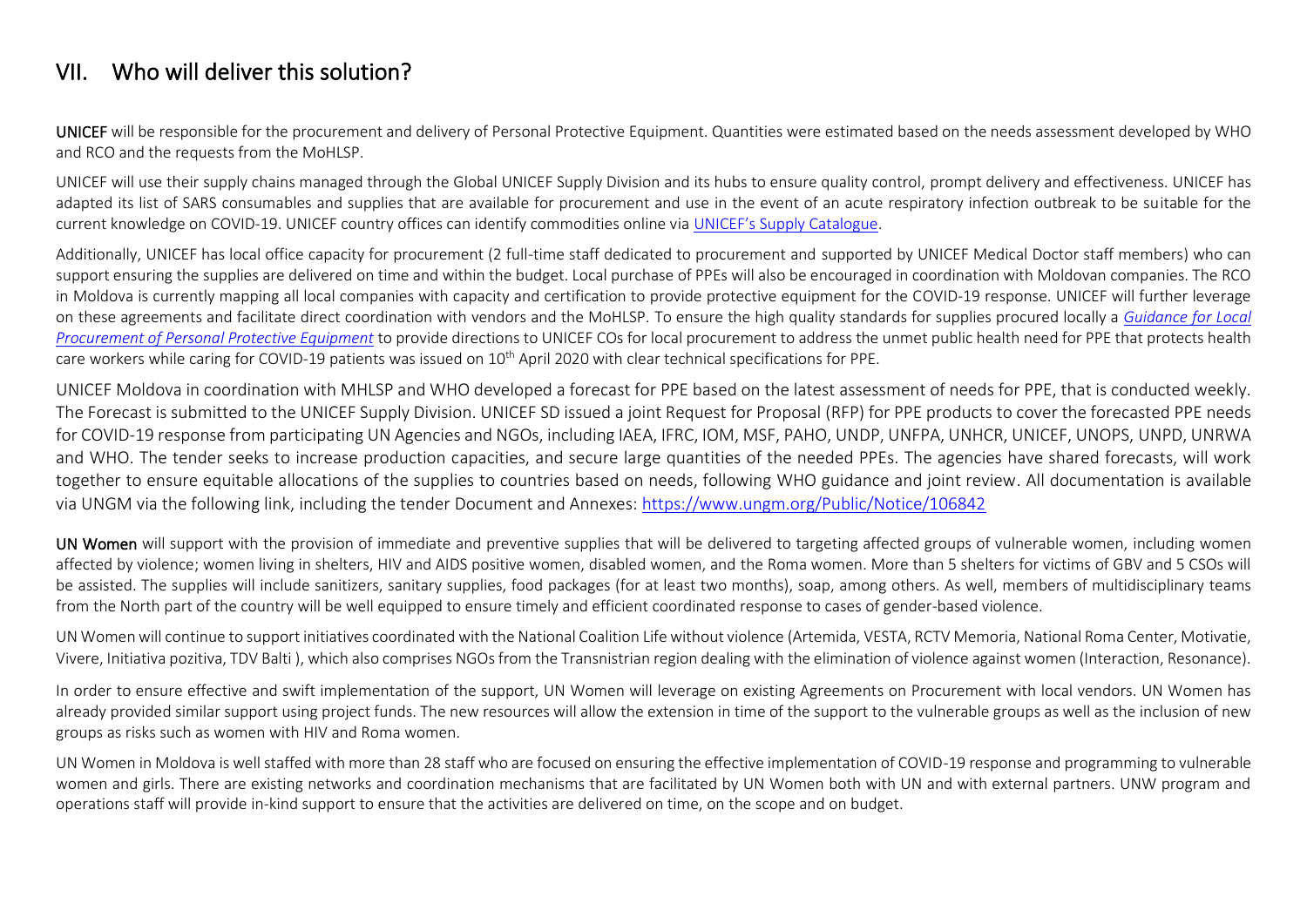IOM will contribute to strengthening the infection control system and prevention measures assisting the Ministry of Interior to deliver on procedures and infrastructure at points of entry. The support will include the up-dating and dissemination of international standards-compliant PoE-specific standard operating procedures (SOPs) for detection, notification, isolation, management and referral of travelers potentially ill with COVID-19 infection; development, development of training curricula and delivery of trainings; assessment of PoE needs and gaps in infrastructure, upgrade of hygiene infrastructure, water and sanitation facilities and waste management, and the provision of necessary supplies for screening to help prevent the spread of the disease. The emergency response of the national institutions will be supported through production of up-to-date data and analysis on the numbers and profiles of the returning migrants through the use of rapid surveying solutions

In order to ensure timely delivery, IOM will use the existing roster of international and local experts, qualified in migration health and border management technical assistance. IOM also possesses a strong network of partnerships with national public authorities, academia, diaspora/migrant groups, civil society.

As a formal partner of the WHO, a member of the Strategic Advisory Group of the Inter-Agency Standing Committee's Global Health Cluster, and the Global Outbreak Alert and Response Network, IOM is a key player in responding to public health emergencies globally. IOM's [Health, Border, and Mobility Management \(HBMM\) framework,](https://www.iom.int/sites/default/files/our_work/DMM/IBM/updated/Health_and_Humanitarian_Border_Management.pdf) that was adopted by the World Health Assembly in 2017, forms the conceptual and operational framework for activities ranging from collection and analysis of information on human mobility dynamics to disease surveillance and strengthening response mechanisms along mobility corridors. IOM has repeatedly been called upon to provide support in international public health emergencies, for instance in 2015, IOM and the U.S Centers for Disease Control and Prevention (CDC) entered into a cooperative agreement, ["Global](https://www.iom.int/sites/default/files/our_work/DMM/Migration-Health/mhd_infosheet_cdc_ghs_13.02.2019.pdf)  [Health Security Partner Engagement: Expanding Efforts and Strategies to Protect and Improve Public Health Globally"](https://www.iom.int/sites/default/files/our_work/DMM/Migration-Health/mhd_infosheet_cdc_ghs_13.02.2019.pdf) in response to the 2014 Ebola. IOM's migration health programs also take place among migrants, crisis-affected populations, for instance, on TB prevention, early diagnosis, treatment, health service availability and sensitization against stigma and discrimination. In 2018 alone, IOM conducted more than 376,800 pre-departure health assessments for migrants and refugees across the globe.

The IOM Moldova Migration Health Department (MHD) works already both on programs of general capacity building and research regarding migrant health policy in collaboration with the Ministry for Health, as well carrying out health assessments of persons travelling (either permanently or temporarily) to US, Canada, Australia, New-Zealand, UK and Korea. The MHD provides and oversees the administration of comprehensive health assessment services that involve medical screening up to 2.500 migrants yearly, and since 2015 has performed more than 15.000 health assessments. MHD is currently working with a [program](https://www.iom.int/migration-health-assessments-travel-health-assistance) in support of the Ministry of Health on detection of TB in vulnerable short-term migrant workers.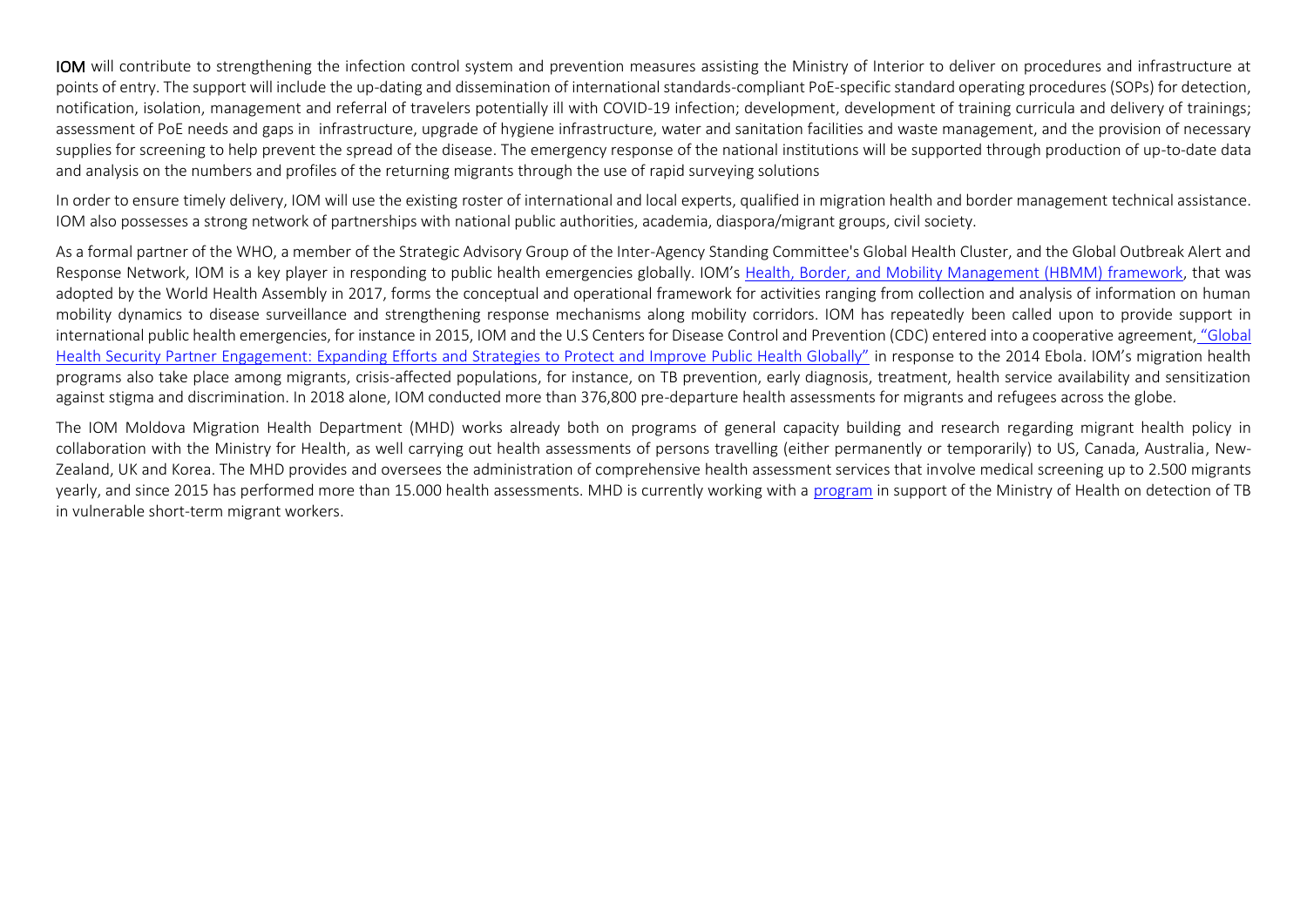# Cover Page

| Contacts                          | Resident Coordinator or Focal Point in his/her Office                                                                                                                                                                                                                                                                                                                                                                                                                                                                                                                                                                                                                                                                                                                                           |  |  |  |  |
|-----------------------------------|-------------------------------------------------------------------------------------------------------------------------------------------------------------------------------------------------------------------------------------------------------------------------------------------------------------------------------------------------------------------------------------------------------------------------------------------------------------------------------------------------------------------------------------------------------------------------------------------------------------------------------------------------------------------------------------------------------------------------------------------------------------------------------------------------|--|--|--|--|
|                                   | Simon Springett<br>Name:                                                                                                                                                                                                                                                                                                                                                                                                                                                                                                                                                                                                                                                                                                                                                                        |  |  |  |  |
|                                   | Email:<br>simon.springett@un.org                                                                                                                                                                                                                                                                                                                                                                                                                                                                                                                                                                                                                                                                                                                                                                |  |  |  |  |
|                                   | Resident Coordinator<br>Position:                                                                                                                                                                                                                                                                                                                                                                                                                                                                                                                                                                                                                                                                                                                                                               |  |  |  |  |
|                                   | Other Email:<br>simon.springett@one.un.org                                                                                                                                                                                                                                                                                                                                                                                                                                                                                                                                                                                                                                                                                                                                                      |  |  |  |  |
|                                   | Telephone:<br>+37360008807                                                                                                                                                                                                                                                                                                                                                                                                                                                                                                                                                                                                                                                                                                                                                                      |  |  |  |  |
|                                   | Skype:<br>sspringett                                                                                                                                                                                                                                                                                                                                                                                                                                                                                                                                                                                                                                                                                                                                                                            |  |  |  |  |
| Description                       | The overall objective of the project is to ensure effective and accessible health service for COVID-19 patients in Moldova,<br>with a focus on vulnerable groups. In order to achieve this objective, the project activities will allow improving access to<br>personal protective equipment (PPEs) for front line workers in the health system and non-health agencies (police,<br>penitentiaries, shelters, and border police) to ensure the efficient and safe provision of public services during the COVID-19<br>crisis. Additionally, it will assist most vulnerable women and their dependents with immediate supplies (e.g. food and<br>sanitizers). Finally, it will enhance the capacities of the border police in the points of entry to ensure infection control and<br>management. |  |  |  |  |
| <b>Universal Markers</b>          | Gender Marker: (bold the selected; pls select one only)                                                                                                                                                                                                                                                                                                                                                                                                                                                                                                                                                                                                                                                                                                                                         |  |  |  |  |
|                                   | a) Have gender equality and/or the empowerment of women and girls as the primary or principal objective.                                                                                                                                                                                                                                                                                                                                                                                                                                                                                                                                                                                                                                                                                        |  |  |  |  |
|                                   | b) Make a significant contribution to gender equality and/or the empowerment of women and girls;                                                                                                                                                                                                                                                                                                                                                                                                                                                                                                                                                                                                                                                                                                |  |  |  |  |
|                                   | c) Make a limited contribution or no contribution to gender equality and/or the empowerment of women and girls.                                                                                                                                                                                                                                                                                                                                                                                                                                                                                                                                                                                                                                                                                 |  |  |  |  |
|                                   | Human Rights Based Approach to COVID19 Response (bold the selected): Yes                                                                                                                                                                                                                                                                                                                                                                                                                                                                                                                                                                                                                                                                                                                        |  |  |  |  |
|                                   | Considered OHCHR guidance in proposal development UN OHCHR COVID19 Guidance                                                                                                                                                                                                                                                                                                                                                                                                                                                                                                                                                                                                                                                                                                                     |  |  |  |  |
| <b>Fund Specific Markers</b>      | Fund Windows (bold the selected; pls select one only)                                                                                                                                                                                                                                                                                                                                                                                                                                                                                                                                                                                                                                                                                                                                           |  |  |  |  |
|                                   | Window 1: Enable Governments and Communities to Tackle the Emergency<br>Window 2: Reduce Social Impact and Promote Economic Response                                                                                                                                                                                                                                                                                                                                                                                                                                                                                                                                                                                                                                                            |  |  |  |  |
|                                   |                                                                                                                                                                                                                                                                                                                                                                                                                                                                                                                                                                                                                                                                                                                                                                                                 |  |  |  |  |
| <b>Geographical Scope</b>         | Regions: Eastern Europe                                                                                                                                                                                                                                                                                                                                                                                                                                                                                                                                                                                                                                                                                                                                                                         |  |  |  |  |
|                                   | <b>Country: Republic of Moldova</b>                                                                                                                                                                                                                                                                                                                                                                                                                                                                                                                                                                                                                                                                                                                                                             |  |  |  |  |
| <b>Recipient UN Organizations</b> | <b>UNICEF</b>                                                                                                                                                                                                                                                                                                                                                                                                                                                                                                                                                                                                                                                                                                                                                                                   |  |  |  |  |
|                                   | <b>IOM</b>                                                                                                                                                                                                                                                                                                                                                                                                                                                                                                                                                                                                                                                                                                                                                                                      |  |  |  |  |
|                                   | <b>UN Women</b>                                                                                                                                                                                                                                                                                                                                                                                                                                                                                                                                                                                                                                                                                                                                                                                 |  |  |  |  |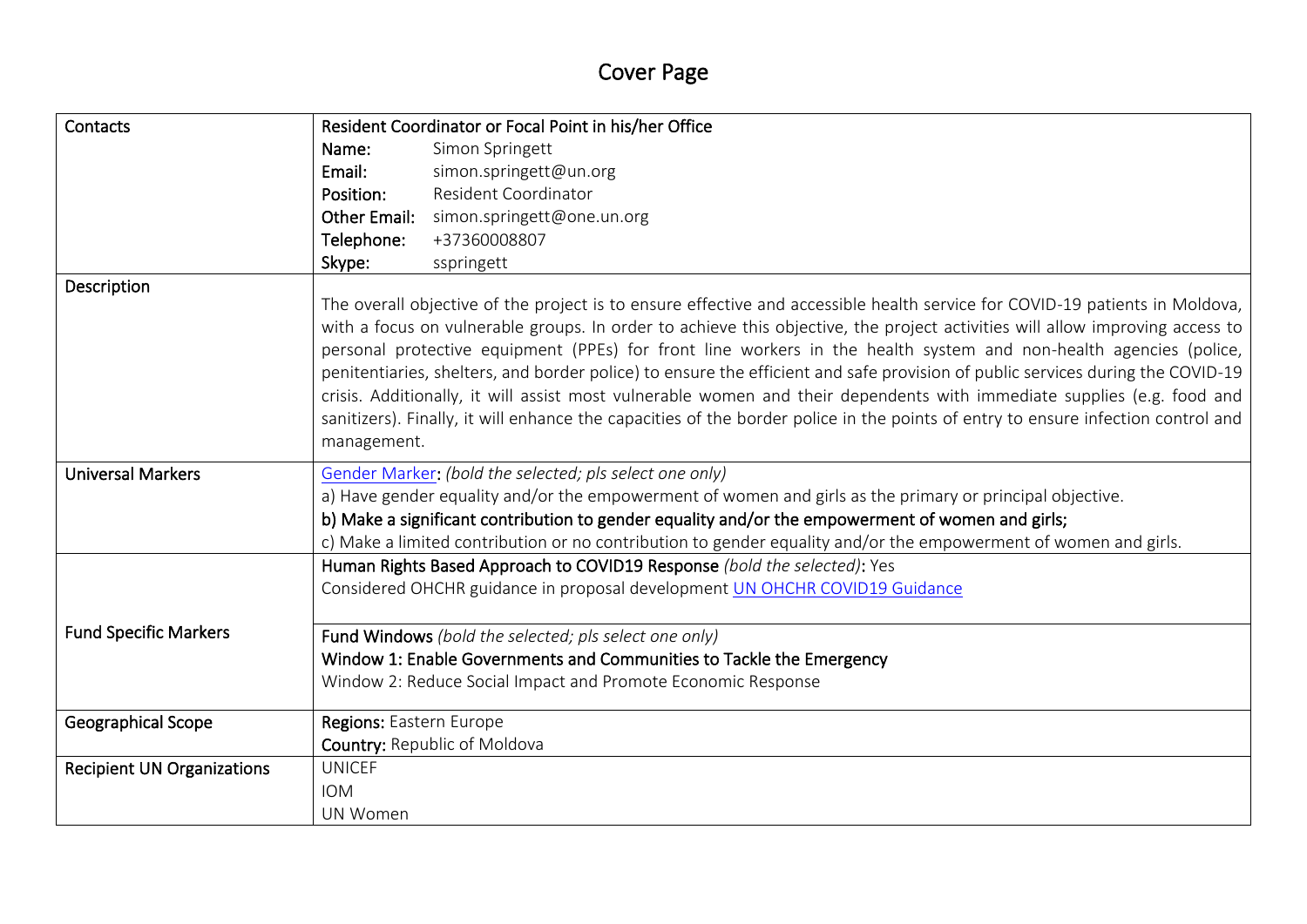| <b>Implementing Partners</b> | Initiativa pozitiva, TDV Balti, Interaction, Resonance) |               |                        |                                                                                                                                                                    | National Coalition Life without violence (Artemida, VESTA, RCTV Memoria, Casa Marioarei, National Roma Center, Motivatie, Vivere, |
|------------------------------|---------------------------------------------------------|---------------|------------------------|--------------------------------------------------------------------------------------------------------------------------------------------------------------------|-----------------------------------------------------------------------------------------------------------------------------------|
| Programme and Project Cost   | <b>Budget</b>                                           | Agency        | Amount                 | Comments                                                                                                                                                           |                                                                                                                                   |
|                              | <b>Budget Requested</b>                                 |               | $\frac{1}{2}$ ,000,000 |                                                                                                                                                                    |                                                                                                                                   |
|                              | In-kind Contributions UN Women                          |               | \$30000                | UNW staff time to support coordination<br>with CSOs                                                                                                                |                                                                                                                                   |
|                              |                                                         | <b>IOM</b>    | \$5,000                | IOM staff time to conduct rapid<br>surveying of diaspora plans/intentions<br>and profile of vulnerability in 9<br>countries of destination of Moldovan<br>migrants |                                                                                                                                   |
|                              |                                                         | <b>UNICEF</b> | \$12,000               | This amount reflects a portion of the<br>operational expenses incurred by the<br>organization to implement this activity                                           |                                                                                                                                   |
|                              | Total                                                   |               | \$1,047,000            |                                                                                                                                                                    |                                                                                                                                   |
| Comments                     |                                                         |               |                        |                                                                                                                                                                    |                                                                                                                                   |
| <b>Programme Duration</b>    | Start Date: 10 <sup>th</sup> May                        |               |                        |                                                                                                                                                                    |                                                                                                                                   |
|                              | Duration (In months): 6 months                          |               |                        |                                                                                                                                                                    |                                                                                                                                   |
|                              | End Date: 10 <sup>th</sup> November 2020                |               |                        |                                                                                                                                                                    |                                                                                                                                   |

## Results Framework

| Window 1:<br>Proposal<br>Outcome | Outcome<br><b>Total Budget</b>                                                                                                         |                 |               |              |             |  |  |
|----------------------------------|----------------------------------------------------------------------------------------------------------------------------------------|-----------------|---------------|--------------|-------------|--|--|
|                                  | 1.1 Improved capacities of the healthcare system and other relevant authorities and stakeholders in Moldova to provide a<br><b>USD</b> |                 |               |              |             |  |  |
|                                  | rapid response to the needs of the population during the COVID-19 pandemic                                                             |                 |               |              | 1,000,000   |  |  |
|                                  |                                                                                                                                        | <b>Baseline</b> | <b>Target</b> | Means of     | Responsible |  |  |
|                                  |                                                                                                                                        |                 |               | verification | Org         |  |  |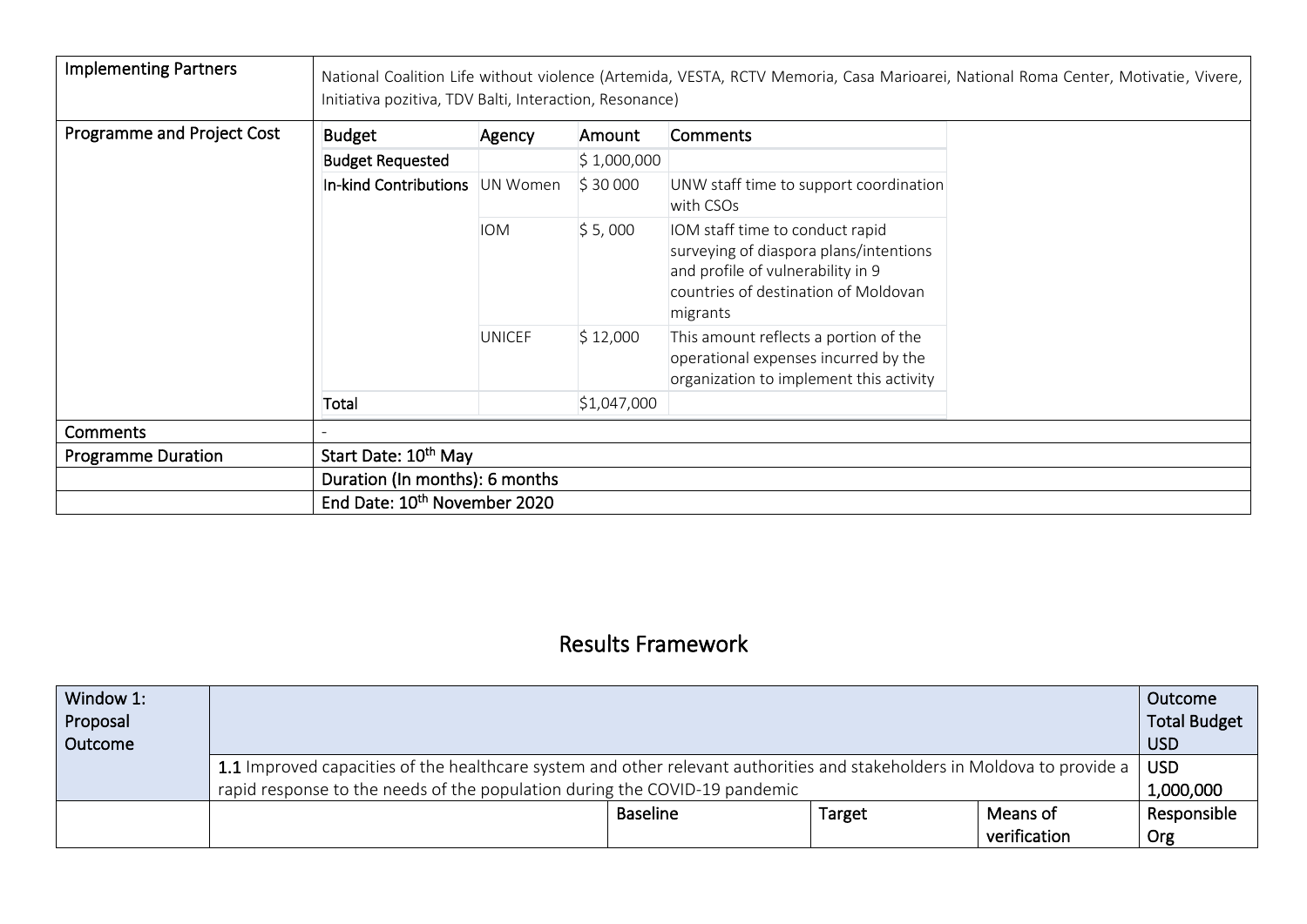| Outcome                 | 1.1a # of supported COVID-19 healthcare facilities                                                                                           | $\overline{2}$ | 50      | Reception notes,    | <b>UNICEF</b>   |
|-------------------------|----------------------------------------------------------------------------------------------------------------------------------------------|----------------|---------|---------------------|-----------------|
| Indicator               | improved capacity for infection control and                                                                                                  |                |         | communications      |                 |
| [Max 2500               | prevention                                                                                                                                   |                |         | with the MHLSP      |                 |
| characters]             | 1.1b # Number of new COVID-19 infections per                                                                                                 |                |         | National reports:   | UNICEF, IOM     |
|                         | 100,000 uninfected population, by sex, age and                                                                                               | 88             | ~20     | WHO reports;        | <b>UN Women</b> |
|                         | key populations                                                                                                                              |                |         | national expert     |                 |
|                         |                                                                                                                                              |                |         | evaluators reports; |                 |
|                         |                                                                                                                                              |                |         | up-dated SOPs;      |                 |
|                         |                                                                                                                                              |                |         | developed training  |                 |
|                         |                                                                                                                                              |                |         | curricula and       |                 |
|                         |                                                                                                                                              |                |         | manuals             |                 |
| <b>Proposal Outputs</b> | 1.1.1 Healthcare facilities staff and non-health front line workers provided with Personal Protective Equipment (PPE) for infection control, |                |         |                     |                 |
|                         | prevention and case management.                                                                                                              |                |         |                     |                 |
|                         | 1.1.2                                                                                                                                        |                |         |                     |                 |
|                         | Vulnerable and marginalized women, young girls and their dependents access and benefit from immediate and preventive supplies                |                |         |                     |                 |
|                         | during the country lockdown.                                                                                                                 |                |         |                     |                 |
|                         | 1.1.3                                                                                                                                        |                |         |                     |                 |
|                         | National health-related emergency response at points of entry is enhanced, including through the upgrading of border infrastructure          |                |         |                     |                 |
|                         |                                                                                                                                              |                |         |                     |                 |
|                         | 1.1.1a                                                                                                                                       |                |         | <b>MHLSP</b>        | <b>UNICEF</b>   |
| Proposal Output         |                                                                                                                                              | 40,320         | 250,000 |                     |                 |
| Indicators              | # Personal Protective Equipment (PPE) for                                                                                                    |                |         |                     |                 |
|                         | infection control and prevention procured for                                                                                                |                |         |                     |                 |
|                         | health facilities staff, police, penitentiaries, border                                                                                      |                |         |                     |                 |
|                         | police staff, and health facilities staff in                                                                                                 |                |         |                     |                 |
|                         | Transnistria Region.                                                                                                                         |                |         |                     |                 |
|                         |                                                                                                                                              |                |         |                     |                 |
|                         | 1.1.2a                                                                                                                                       | 250            | 3500    | IP reports,         | <b>UN Women</b> |
|                         | # vulnerable women, girls including their                                                                                                    |                |         | UNW reports,        |                 |
|                         | dependents receiving immediate and preventive                                                                                                |                |         | delivery reports    |                 |
|                         | supplies (food package, sanitizers, etc.), by groups                                                                                         |                |         |                     |                 |
|                         | of vulnerability                                                                                                                             |                |         |                     |                 |
|                         | 1.1.2 <sub>b</sub>                                                                                                                           |                |         |                     |                 |
|                         | # of members of the MDTs- equipped with                                                                                                      | 3279           | 500     | IP reports, UNW     |                 |
|                         | personal protective equipment (social workers and                                                                                            |                |         | reports             |                 |
|                         | social assistants is the baseline)                                                                                                           |                |         |                     |                 |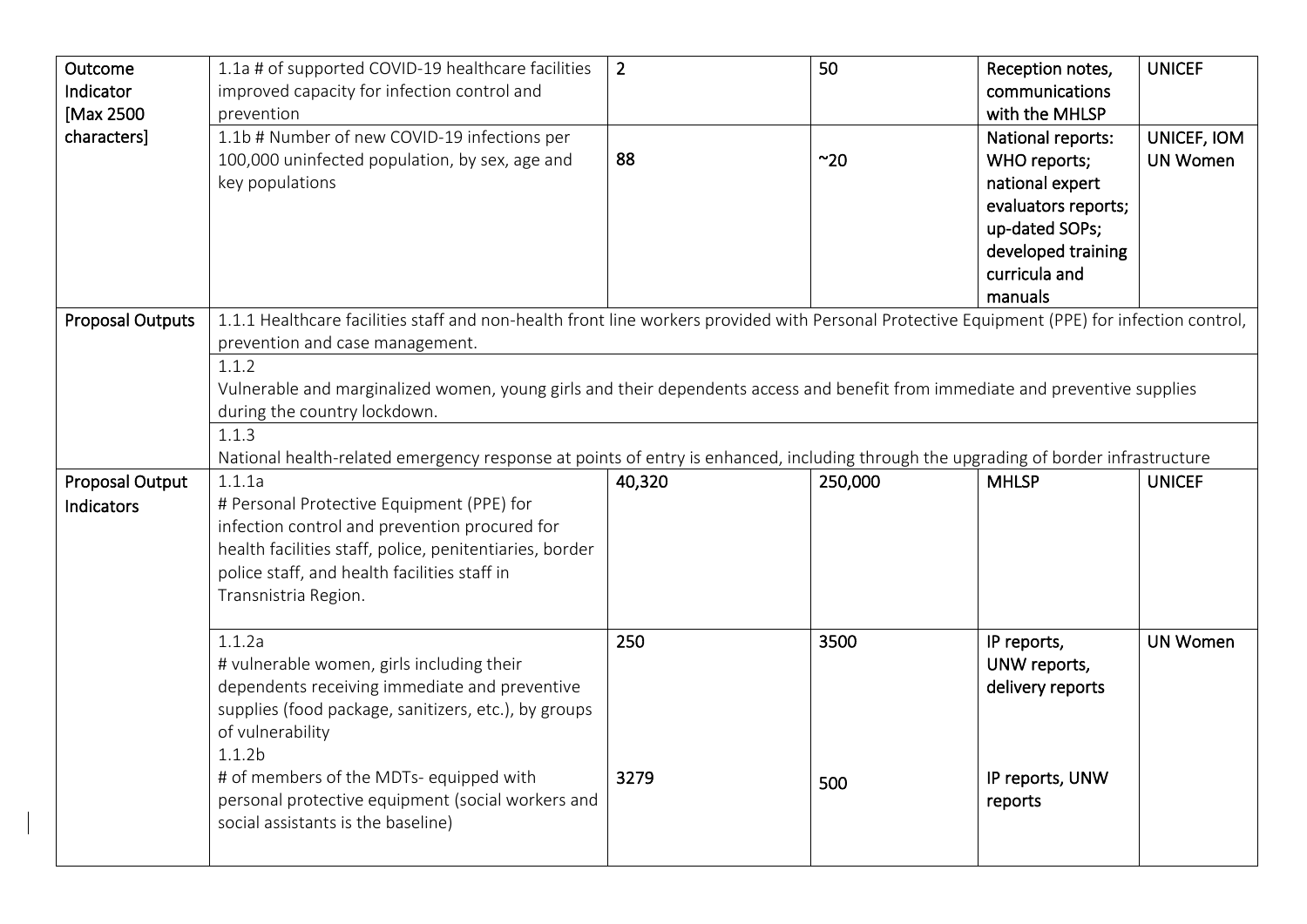| 1.1.3a                                                |                           |                      |                     | <b>IOM</b> |
|-------------------------------------------------------|---------------------------|----------------------|---------------------|------------|
| # SOPs up-dated;                                      | 0                         | 1                    | National reports:   |            |
| # of PoEs hygiene infrastructure, water and           | $\overline{0}$            | 10                   | WHO reports;        |            |
| sanitation facilities infrastructure assessed and     |                           |                      | national expert     |            |
| improved                                              |                           |                      | evaluators reports; |            |
|                                                       |                           |                      | up-dated SOPs;      |            |
| 1.1.3 <sub>b</sub>                                    |                           | $\mathbf 1$          | developed training  |            |
| # existence of a training curricula on the use of the | $\overline{0}$            |                      | curricula and       |            |
| up-dated SOPs and other relevant topics;              |                           |                      | manuals;            |            |
| # of copies of the printed SOPs and training          | $\mathbf 0$               | 250                  | procurement         |            |
| curricula;                                            |                           |                      | reports; vendors    |            |
| # of front-line border police staff who receive       | $\mathbf 0$               | 200                  | delivery reports;   |            |
| training by a commissioned expert on the use of       |                           |                      | service             |            |
| the up-dated SOPs and other relevant topics for       |                           |                      | agreements;         |            |
| Front-line Border Officials at the PoEs in Response   |                           |                      | training reports    |            |
| to COVID-19 Outbreak                                  |                           |                      | survey reports.     |            |
|                                                       |                           |                      |                     |            |
| 1.1.3c                                                |                           |                      |                     |            |
| # of returned migrants who benefit from               | $\mathbf 0$               | 10 000               |                     |            |
| enhanced access to disease prevention services        |                           |                      |                     |            |
| and efficient health screening                        |                           |                      |                     |            |
|                                                       |                           | Available up-to date |                     |            |
| 1.1.3d                                                | No up-to date gender      | gender               |                     |            |
| Existence of enhanced and up-to-date gender           | disaggregated data on     | disaggregated data   |                     |            |
| disaggregated data on the numbers and profiles of     | the numbers and           | on the numbers       |                     |            |
| the returning migrants                                | profiles of the returning | and profiles of the  |                     |            |
|                                                       | migrants                  | returning migrants   |                     |            |
|                                                       |                           |                      |                     |            |
|                                                       |                           |                      |                     |            |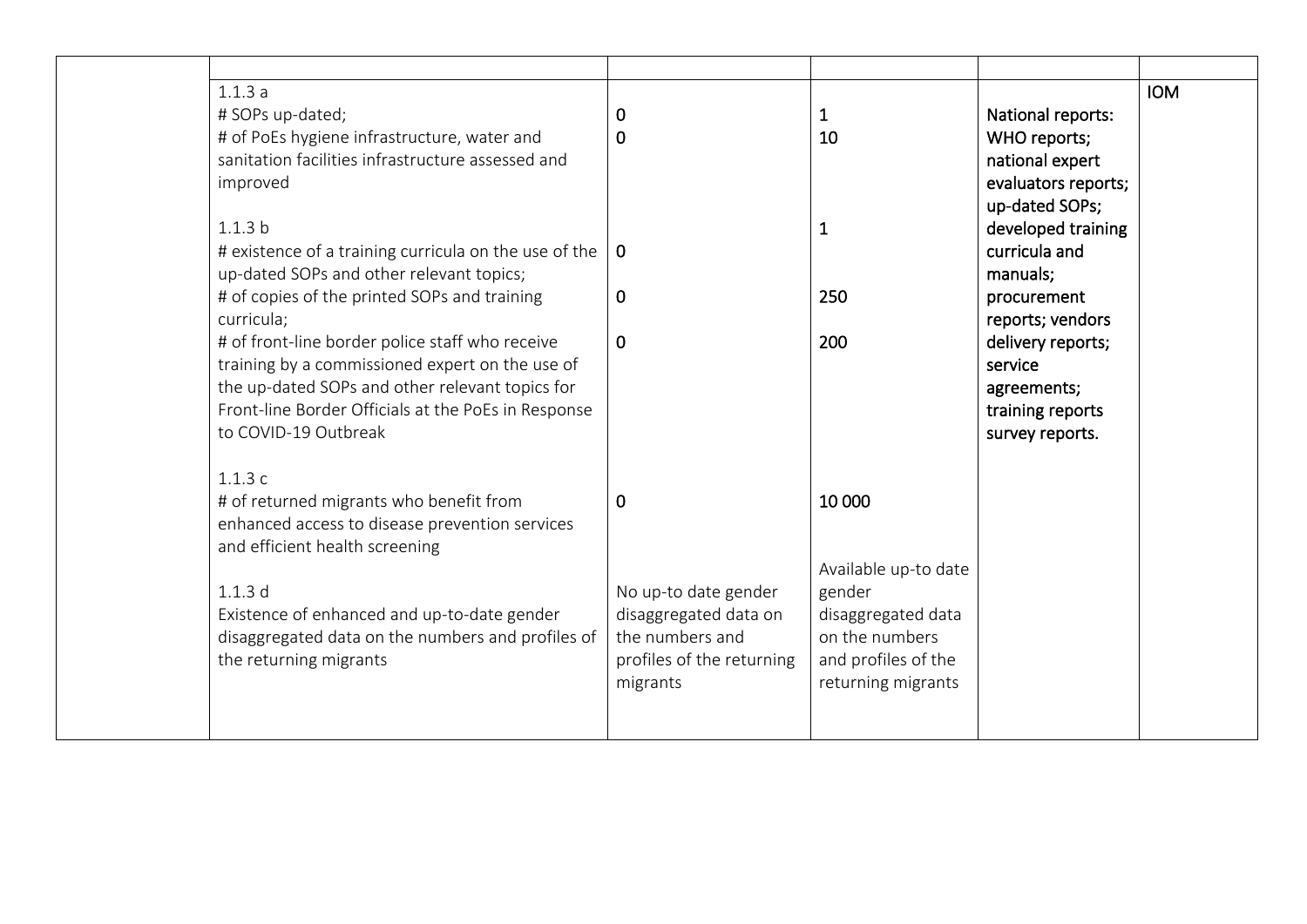# SDG Targets and Indicators

| Sustainable Development Goals (SDGs) [select max 3 goals]                                                                                                                                                                                                                      |                                            |                             |                                                                                                                                                                                                                                                                                                                                        |                                                 |                                               |  |
|--------------------------------------------------------------------------------------------------------------------------------------------------------------------------------------------------------------------------------------------------------------------------------|--------------------------------------------|-----------------------------|----------------------------------------------------------------------------------------------------------------------------------------------------------------------------------------------------------------------------------------------------------------------------------------------------------------------------------------|-------------------------------------------------|-----------------------------------------------|--|
|                                                                                                                                                                                                                                                                                | SDG 1 (No poverty)                         |                             |                                                                                                                                                                                                                                                                                                                                        | SDG 9 (Industry, Innovation and Infrastructure) |                                               |  |
|                                                                                                                                                                                                                                                                                | SDG 2 (Zero hunger)                        |                             |                                                                                                                                                                                                                                                                                                                                        | SDG 10 (Reduced Inequalities)                   |                                               |  |
| $\boxtimes$                                                                                                                                                                                                                                                                    | SDG 3 (Good health & well-being)           |                             |                                                                                                                                                                                                                                                                                                                                        | SDG 11 (Sustainable Cities & Communities)       |                                               |  |
|                                                                                                                                                                                                                                                                                | SDG 4 (Quality education)                  |                             |                                                                                                                                                                                                                                                                                                                                        | SDG 12 (Responsible Consumption & Production)   |                                               |  |
| $\boxtimes$                                                                                                                                                                                                                                                                    | SDG 5 (Gender equality)                    |                             |                                                                                                                                                                                                                                                                                                                                        | SDG 13 (Climate action)                         |                                               |  |
| $\boxtimes$                                                                                                                                                                                                                                                                    | SDG 6 (Clean water and sanitation)         |                             |                                                                                                                                                                                                                                                                                                                                        | SDG 14 (Life below water)                       |                                               |  |
|                                                                                                                                                                                                                                                                                | SDG 7 (Sustainable energy)                 |                             |                                                                                                                                                                                                                                                                                                                                        | SDG 15 (Life on land)                           |                                               |  |
|                                                                                                                                                                                                                                                                                | SDG 8 (Decent work & Economic Growth)      |                             |                                                                                                                                                                                                                                                                                                                                        | SDG 16 (Peace, justice & strong institutions)   |                                               |  |
|                                                                                                                                                                                                                                                                                | SDG 17 (Partnerships for the Goals)        |                             |                                                                                                                                                                                                                                                                                                                                        |                                                 |                                               |  |
|                                                                                                                                                                                                                                                                                | <b>Relevant SDG Targets and Indicators</b> |                             |                                                                                                                                                                                                                                                                                                                                        |                                                 |                                               |  |
| Target                                                                                                                                                                                                                                                                         |                                            | Indicator # and Description |                                                                                                                                                                                                                                                                                                                                        |                                                 | <b>Estimated %</b><br><b>Budget allocated</b> |  |
| TARGET 3.8<br>Achieve universal health coverage, including<br>financial risk protection, access to quality<br>essential health-care services and access to safe,<br>effective, quality and affordable essential<br>population)<br>medicines and vaccines for all<br>TARGET_3.3 |                                            |                             | 3.8.1: Coverage of essential health services (defined as the average coverage of<br>essential services based on tracer interventions that include reproductive, maternal,<br>newborn and child health, infectious diseases, non-communicable diseases and<br>service capacity and access, among the general and the most disadvantaged | 75%                                             |                                               |  |

3.3 By 2030, end the epidemics of AIDS, tuberculosis, malaria and neglected tropical diseases and combat hepatitis, water-borne diseases and other communicable diseases Number of new COVID-19 infections per 1,000 uninfected population, by sex, age and key populations 15%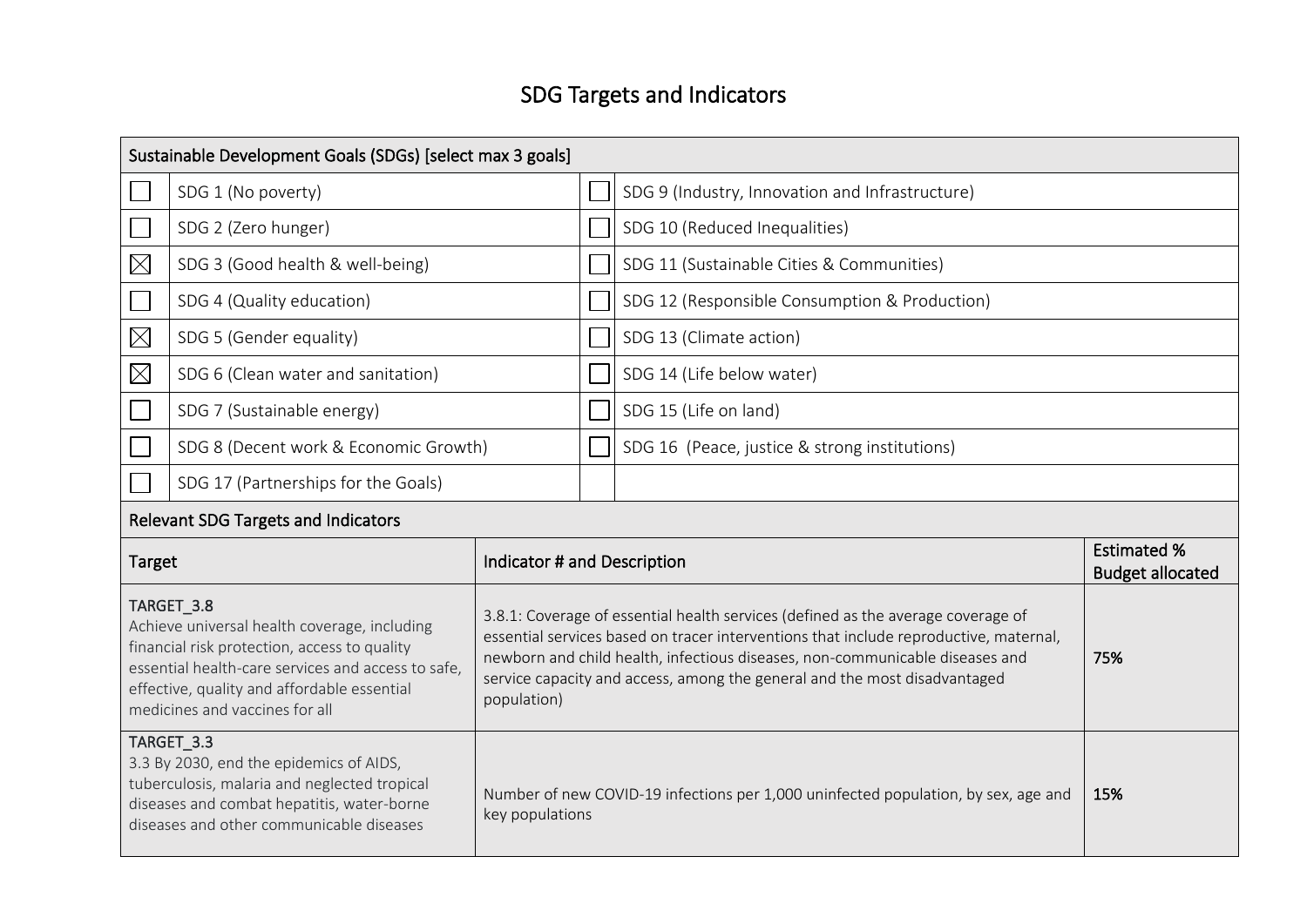| TARGET_3.D<br>3.d Strengthen the capacity of all countries, in<br>particular developing countries, for early<br>warning, risk reduction and management of<br>national and global health risks                                                                       | 3.D.1<br>International Health Regulations (IHR) capacity and health emergency preparedness                                                                                                                                                                                                                                                                                                                                                             | 5%  |
|---------------------------------------------------------------------------------------------------------------------------------------------------------------------------------------------------------------------------------------------------------------------|--------------------------------------------------------------------------------------------------------------------------------------------------------------------------------------------------------------------------------------------------------------------------------------------------------------------------------------------------------------------------------------------------------------------------------------------------------|-----|
| TARGET_5.2<br>5.2 Eliminate all forms of violence against all<br>women and girls in the public and private<br>spheres, including trafficking and sexual and<br>other types of exploitation                                                                          | 5.2.1<br>Proportion of ever-partnered women and girls aged 15 years and older subjected to<br>physical, sexual or psychological violence by a current or former intimate partner in<br>the previous 12 months, by form of violence and by age<br>5.2.2<br>Proportion of women and girls aged 15 years and older subjected to sexual violence<br>by persons other than an intimate partner in the previous 12 months, by age and<br>place of occurrence | 10% |
| TARGET_6.b<br>6.b Support and strengthen the participation of<br>local communities in improving water and<br>sanitation management                                                                                                                                  | 6.B.1<br>Proportion of local administrative units with established and operational policies and<br>procedures for participation of local communities in water and sanitation<br>management                                                                                                                                                                                                                                                             | 3%  |
| TARGET_9.1<br>9.1 Develop quality, reliable, sustainable and<br>resilient infrastructure, including regional and<br>transborder infrastructure, to support economic<br>development and human well-being, with a<br>focus on affordable and equitable access for all | 9.1.2<br>Passenger and freight volumes, by mode of transport                                                                                                                                                                                                                                                                                                                                                                                           | 2%  |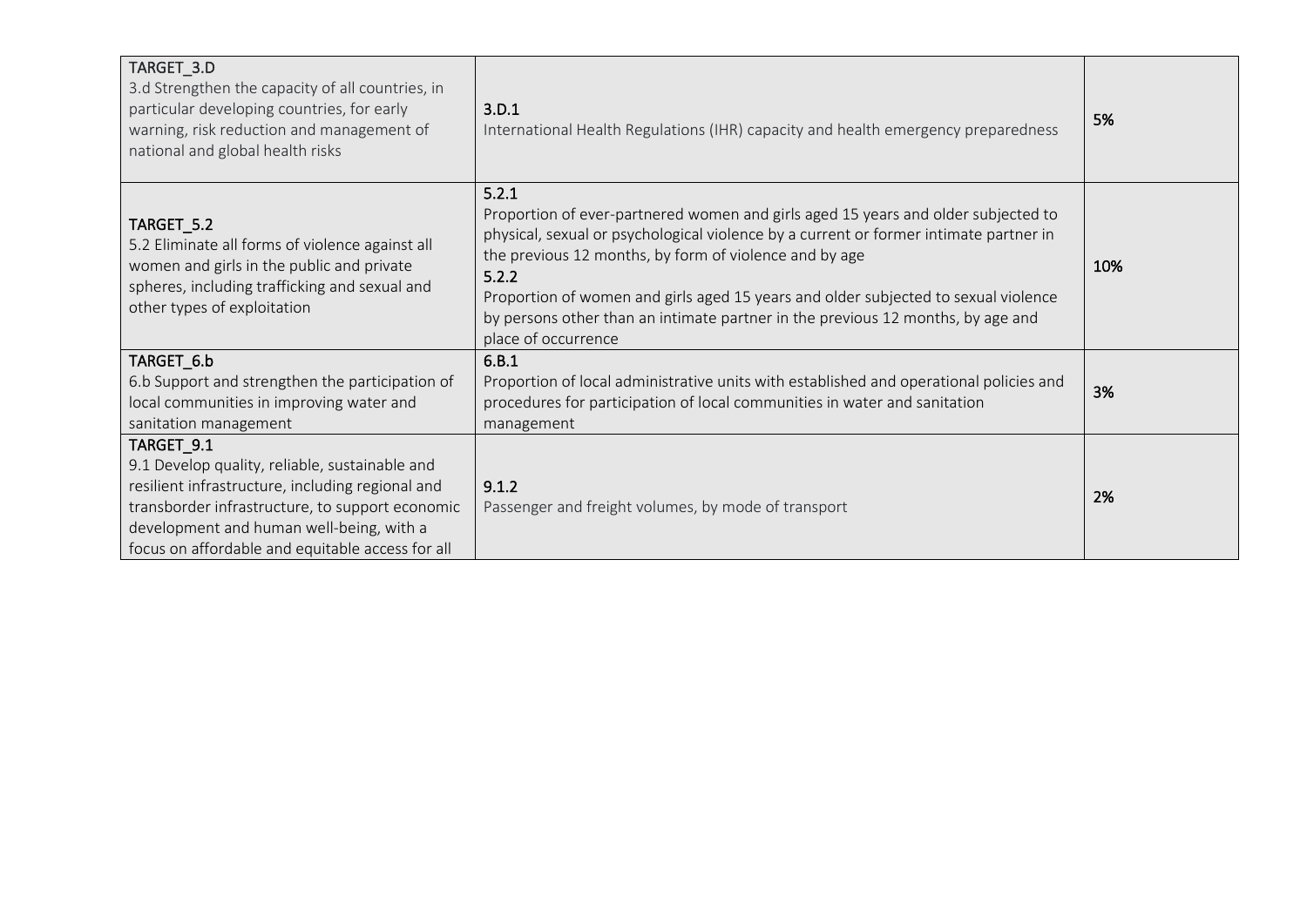# Risk

| Event                                                                                                   | Categories<br>Financial<br>Operational<br>Organizational<br>Political<br>(regulatory and/or<br>strategic) | Level<br>$3 - \text{Very High}$<br>2 - Medium High<br>$1 - Low$ | Likelihood<br>$6$ – Expected<br>5 - Highly Likely<br>$4$ – Likely<br>3-Moderate<br>2 - Low Likelihood<br>1- Not Likely<br>0-Not Applicable | Impact<br>$5 -$ Extreme<br>$4 -$ Maior<br>3-Moderate<br>$2 -$ Minor<br>$1$ – Insignificant | <b>Mitigating Measures</b><br>(List the specific mitigation measures)                                                                                                                                                                                                                                                                                                                    | <b>Risk Owner</b>                                                                                                        |  |
|---------------------------------------------------------------------------------------------------------|-----------------------------------------------------------------------------------------------------------|-----------------------------------------------------------------|--------------------------------------------------------------------------------------------------------------------------------------------|--------------------------------------------------------------------------------------------|------------------------------------------------------------------------------------------------------------------------------------------------------------------------------------------------------------------------------------------------------------------------------------------------------------------------------------------------------------------------------------------|--------------------------------------------------------------------------------------------------------------------------|--|
| 1.Description<br>Delays in shipment<br>of the PPE and<br>medical<br>equipment                           | Operational                                                                                               | 2 - Medium High                                                 | $4$ – Likely                                                                                                                               | $4 - Major$                                                                                | UNICEF CO will regularly monitor and follow<br>up with UNICEF Supply Division, including<br>transportation unit and ECA Regional Office<br>to ensure timely availability and shipment of<br>supplies.<br>Transportation from China for procured<br>items could be facilitated with the support<br>for the Ministry of Foreign affairs. There is a<br>previous experience in this regard. | UNICEF, due<br>to constraints<br>on Global<br>Supply Market<br>and<br>restrictions of<br>international<br>transportation |  |
| 2. Availability<br>and/or delayed<br>distribution of<br>items/services to<br>the final<br>beneficiaries | Operational                                                                                               | 2 - Medium High                                                 | $4$ – Likely                                                                                                                               | $5 -$ Extreme                                                                              | PUNOs have previous experience with<br>vendors providing prioritized materials.<br>Regular communication with suppliers will be<br>undertaken. The LTA with the transportation<br>company will be applied following the<br>security rules and recommendations of the<br>national structures in charge of crisis<br>responses                                                             | UNW, UNCT<br><i>(agencies</i><br>involved)                                                                               |  |
| 3. Trained<br>personnel leaving<br>the beneficiary<br>institution after<br>having been<br>trained       | Organizational                                                                                            | $\overline{2}$                                                  | $\overline{2}$                                                                                                                             | $\mathcal{S}_{\mathcal{S}}$                                                                | UN agencies will seek to involve a sufficient<br>number of staff in project activities, with a<br>system of focal points in place.                                                                                                                                                                                                                                                       | Participating<br>UN agencies                                                                                             |  |